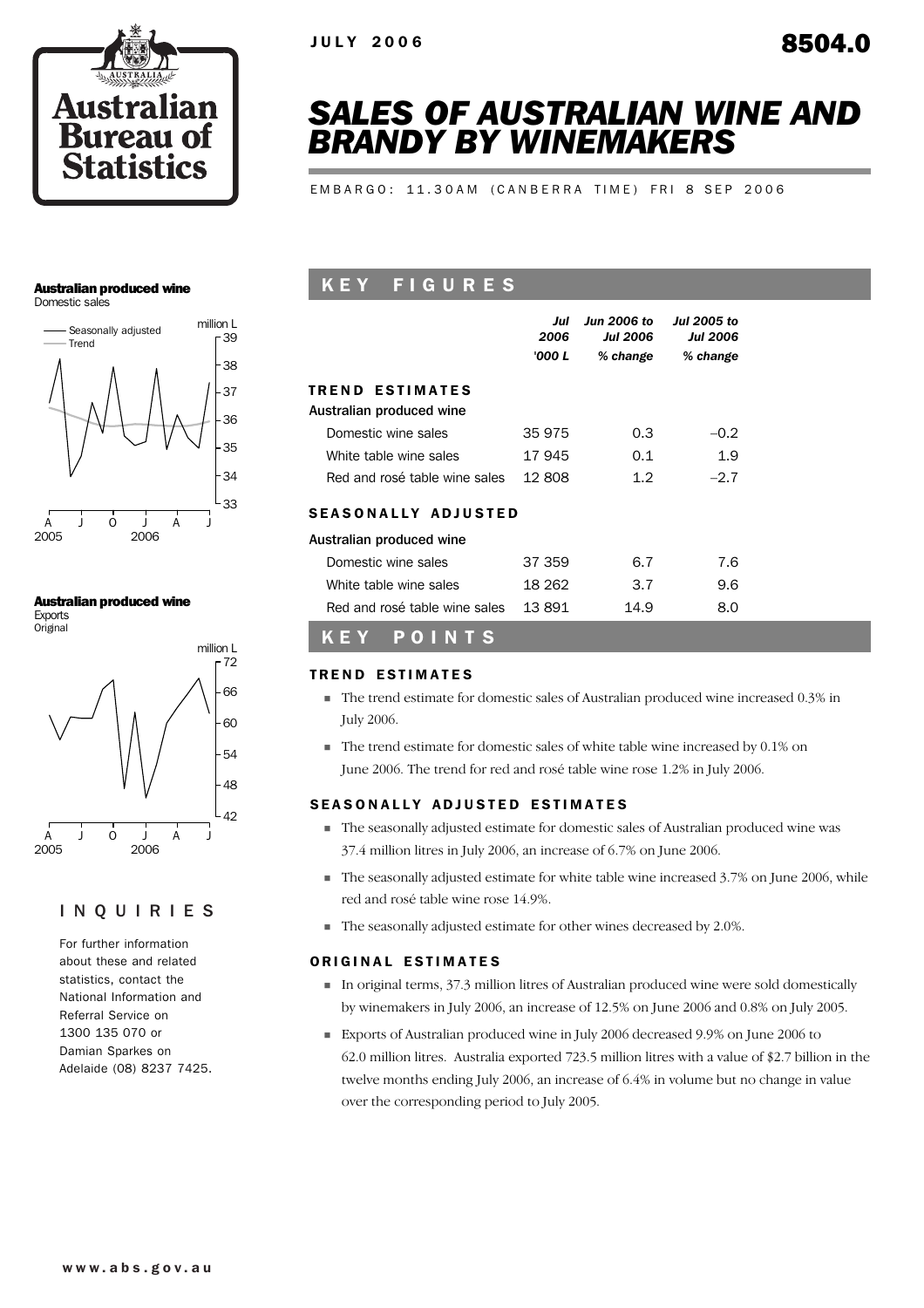# NOTES

| FORTHCOMING ISSUES    | <b>ISSUE</b>                                                                                                                                                                                                                                                                                                                                                                                                                                                                            | <b>RELEASE DATE</b>                                                          |  |  |  |
|-----------------------|-----------------------------------------------------------------------------------------------------------------------------------------------------------------------------------------------------------------------------------------------------------------------------------------------------------------------------------------------------------------------------------------------------------------------------------------------------------------------------------------|------------------------------------------------------------------------------|--|--|--|
|                       | August 2006                                                                                                                                                                                                                                                                                                                                                                                                                                                                             | 4 October 2006                                                               |  |  |  |
|                       | September 2006                                                                                                                                                                                                                                                                                                                                                                                                                                                                          | 6 November 2006                                                              |  |  |  |
|                       | October 2006                                                                                                                                                                                                                                                                                                                                                                                                                                                                            | 4 December 2006                                                              |  |  |  |
|                       | November 2006                                                                                                                                                                                                                                                                                                                                                                                                                                                                           | 10 January 2007                                                              |  |  |  |
|                       | December 2006                                                                                                                                                                                                                                                                                                                                                                                                                                                                           | 7 February 2007                                                              |  |  |  |
|                       | January 2007                                                                                                                                                                                                                                                                                                                                                                                                                                                                            | 6 March 2007                                                                 |  |  |  |
|                       |                                                                                                                                                                                                                                                                                                                                                                                                                                                                                         |                                                                              |  |  |  |
| CHANGES IN THIS ISSUE | There has been a change in the selection of countries presented in Table 6 and Table 8.<br>These tables show wine exports and wine imports data for selected countries. The<br>selection of countries in the tables is based upon the total amount of wine exports or<br>imports from the previous financial year and is subject to annual change. Only those<br>countries with the highest levels of wine exports or imports in the 2005-06 financial year<br>are presented in detail. |                                                                              |  |  |  |
|                       |                                                                                                                                                                                                                                                                                                                                                                                                                                                                                         |                                                                              |  |  |  |
| DATA NOTES            | There are no data notes in this issue.                                                                                                                                                                                                                                                                                                                                                                                                                                                  |                                                                              |  |  |  |
| ROUNDING              |                                                                                                                                                                                                                                                                                                                                                                                                                                                                                         | Where figures have been rounded, discrepancies may occur between sums of the |  |  |  |
|                       | component items and totals.                                                                                                                                                                                                                                                                                                                                                                                                                                                             |                                                                              |  |  |  |
|                       |                                                                                                                                                                                                                                                                                                                                                                                                                                                                                         |                                                                              |  |  |  |
| ABBREVIATIONS         | \$m million dollars                                                                                                                                                                                                                                                                                                                                                                                                                                                                     |                                                                              |  |  |  |
|                       | Australian Bureau of Statistics<br>ABS                                                                                                                                                                                                                                                                                                                                                                                                                                                  |                                                                              |  |  |  |
|                       | AWBC                                                                                                                                                                                                                                                                                                                                                                                                                                                                                    | Australian Wine and Brandy Corporation                                       |  |  |  |
|                       | free on board<br>f.o.b.                                                                                                                                                                                                                                                                                                                                                                                                                                                                 |                                                                              |  |  |  |
|                       | НS                                                                                                                                                                                                                                                                                                                                                                                                                                                                                      | Harmonized Commodity Description and Coding System (Harmonized System)       |  |  |  |
|                       | litre<br>L                                                                                                                                                                                                                                                                                                                                                                                                                                                                              |                                                                              |  |  |  |
|                       | litres of alcohol<br>L al                                                                                                                                                                                                                                                                                                                                                                                                                                                               |                                                                              |  |  |  |
|                       |                                                                                                                                                                                                                                                                                                                                                                                                                                                                                         |                                                                              |  |  |  |

Susan Linacre Acting Australian Statistician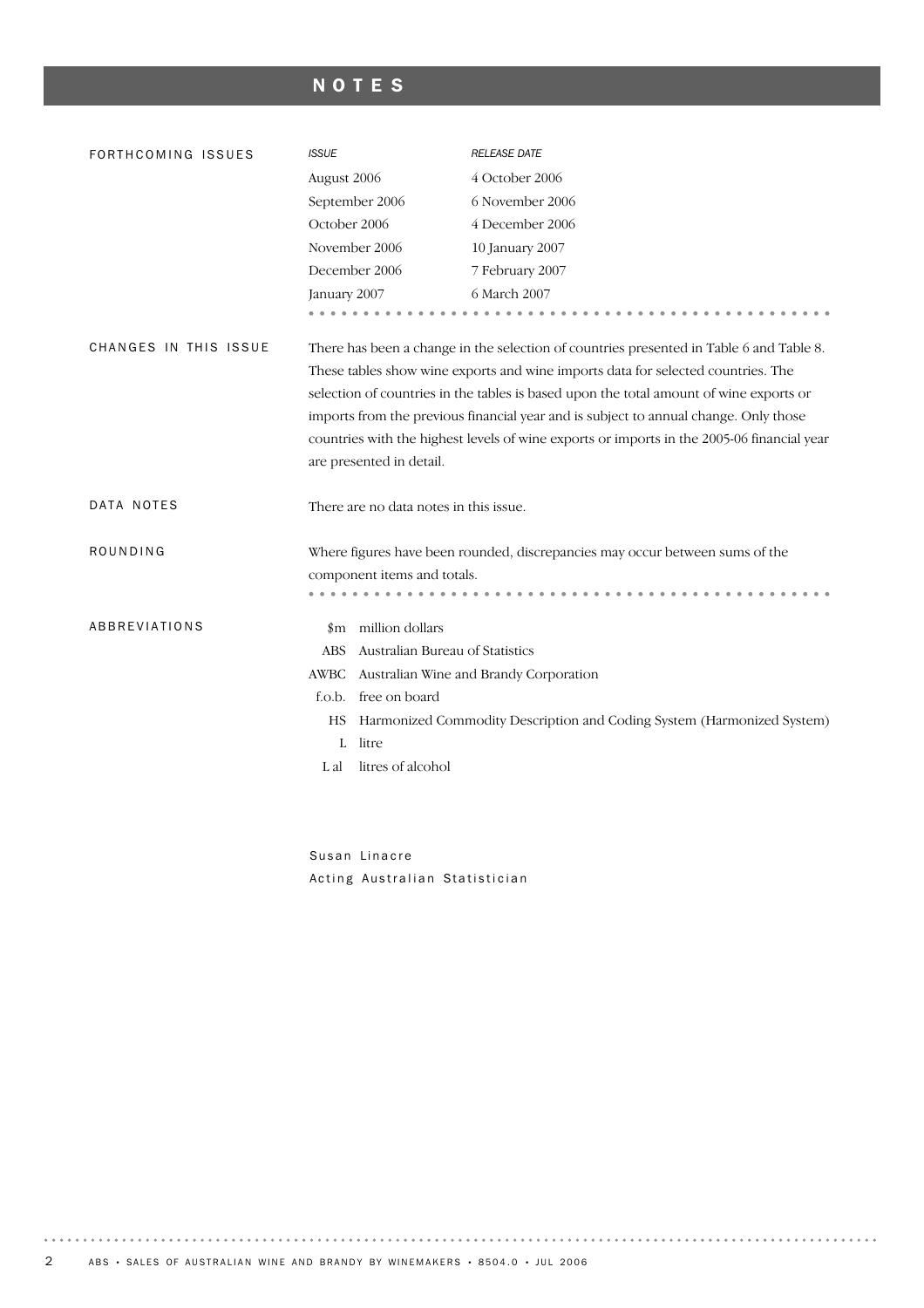TOTAL WHITE AND RED/ROSÉ TABLE WINE The trend for total sales of white table wine has increased over the last eight months. In comparison, the trend for total red and rosé wine sales, which had been declining, has shown an increase for the last three months.



TABLE WINE, GLASS CONTAINER LESS THAN 2 LITRES

The trend estimate for sales of white table wine in glass containers of less than 2 litres increased 1.1% on June 2006, the fifth consecutive month of increase. The trend estimate for red and rosé wine sales in glass containers of less than 2 litres increased 2.9% in July 2006.





TABLE WINE, SOFT PACK CONTAINERS The trend estimate for domestic sales of white table wine in soft packs decreased 0.7% on June 2006, the fourth consecutive month of decrease. The trend estimate for red and rosé wine sales in soft packs has fallen for the past six months, with a decrease of 1.5% in July 2006.



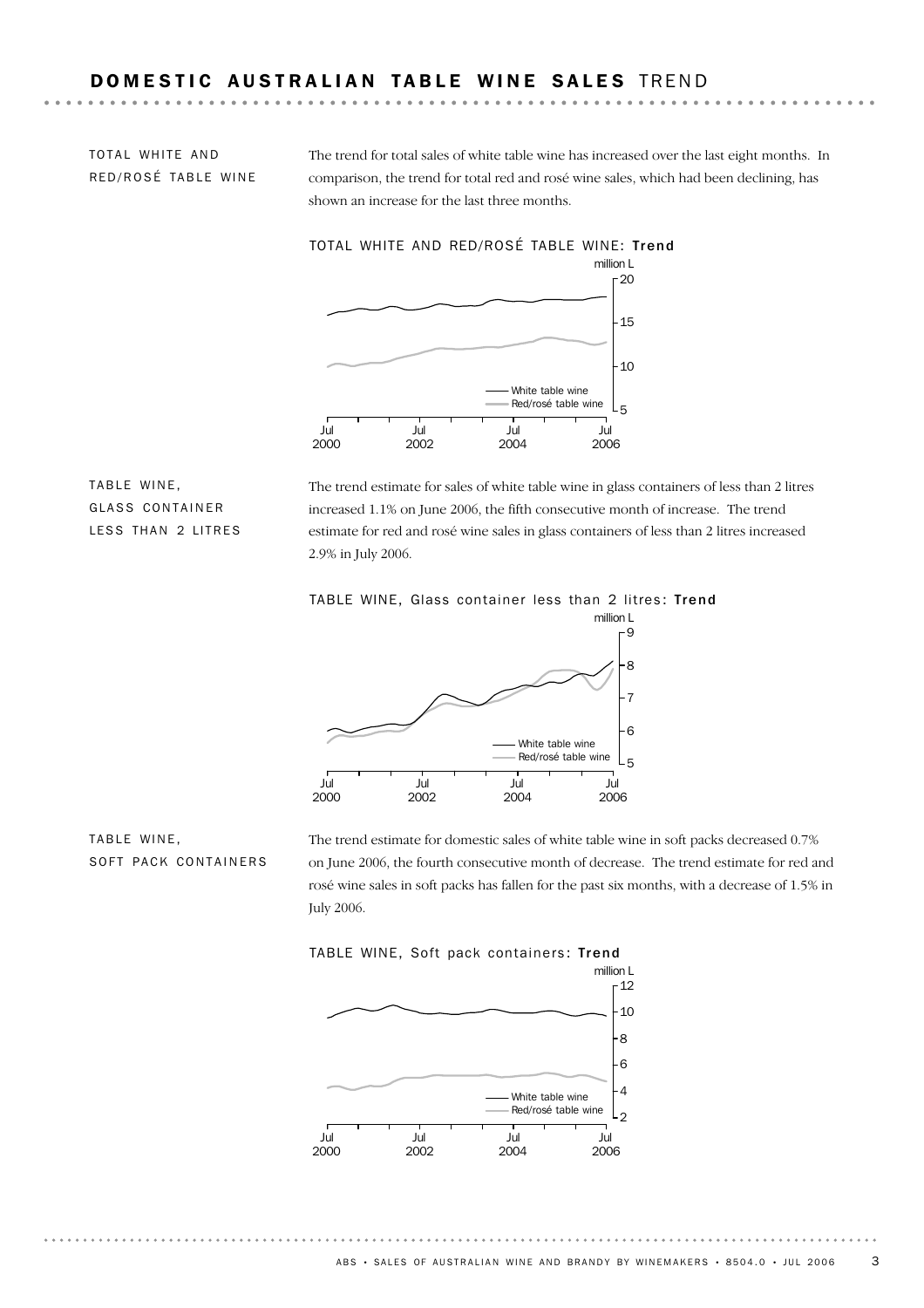# EXPORTS OF AUSTRALIAN PRODUCED WINE

ANNUAL EXPORTS OF AUSTRALIAN PRODUCED WINE

The graph below shows that there has been steady growth in the quantity of exports of Australian produced wine over the last fifteen years. In 1990-91, 54.2 million litres of wine were exported. Exports grew rapidly to over 100 million litres in 1992–93 and between 1998–99 and 1999–2000 grew 41.8% to reach 284.9 million litres. Over the next three years there were rises of 18.7%, 23.7% and 24.0% respectively. Wine exports increased 12.7% in 2003–04 to 584.3 million litres and then rose 14.6% in 2004–05 to 669.7 million litres. Wine exports continued to rise in 2005–06, reaching 722.5 million litres, a 7.9% increase on 2004-05.

### EXPORTS OF AUSTRALIAN PRODUCED WINE, Annual totals: Original



## EXPORTS OF WHITE AND RED/ROSÉ TABLE WINE

In original terms, 62.0 million litres of Australian produced wine were exported in July 2006, a decrease of 9.9% on June 2006, but an increase of 1.6% on July 2005. In July 2006, 23.3 million litres of Australian produced white table wine were exported, a decrease of 9.6% on June 2006, but an increase of 8.3% on July 2005. Australia exported 37.2 million litres of Australian produced red and rosé table wine in July 2006, a decrease of 10.6% on June 2006 and 3.4% on July 2005.



#### EXPORTS OF TABLE WINE BY TYPE: Original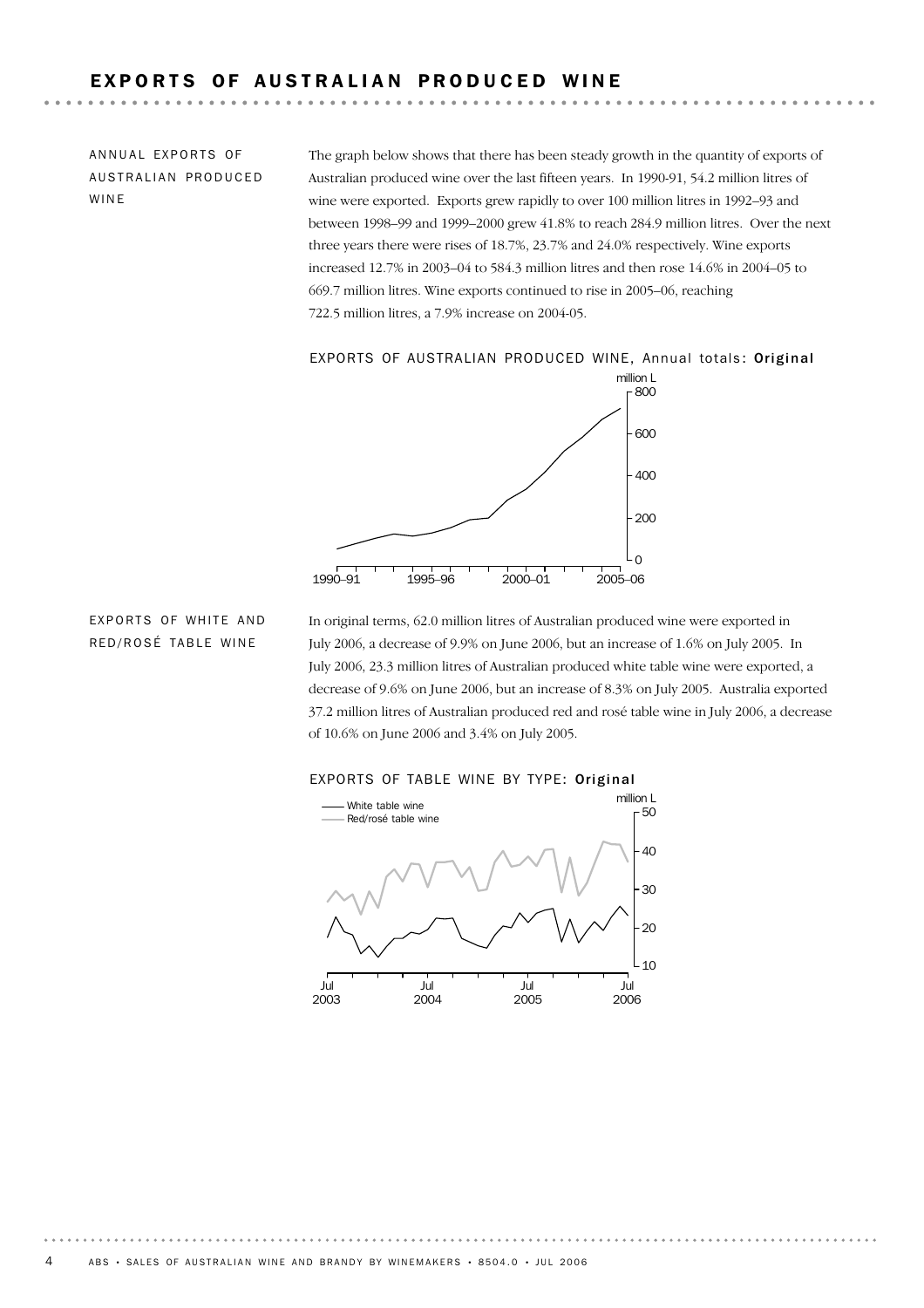UNIT VALUE OF WINE EXPORTS

In original terms, 62.0 million litres of wine valued at \$223.9m were exported in July 2006, a decrease of 9.9% in quantity and 11.8% in value on June 2006. The average value of Australian wine exported in July 2006 was \$3.61 per litre, down from \$3.94 per litre in July 2005 and \$3.69 per litre in June 2006.

UNIT VALUE OF WINE EXPORTS: Original



DIFFERENCES BETWEEN ABS AND AWBC WINE EXPORT FIGURES

The value of wine exports reported in this publication is derived by the Australian Bureau of Statistics (ABS) from customs export records and the ABS converts the value on the day of shipment, at the daily conversion rate (see paragraph 10 of the Explanatory Notes for more detail). The Australian Wine and Brandy Corporation (AWBC) also report the value of exports and the exporter makes the conversion when submitting wine for export approval. With the AWBC method, it is expected that some of the conversions will occur at hedged rates. This does not occur with the ABS method. For July, the value reported by the ABS was \$223.9m, while the AWBC value was \$240.1m. When the Australian exchange rate is moving significantly the alternative methods will result in diverging valuations.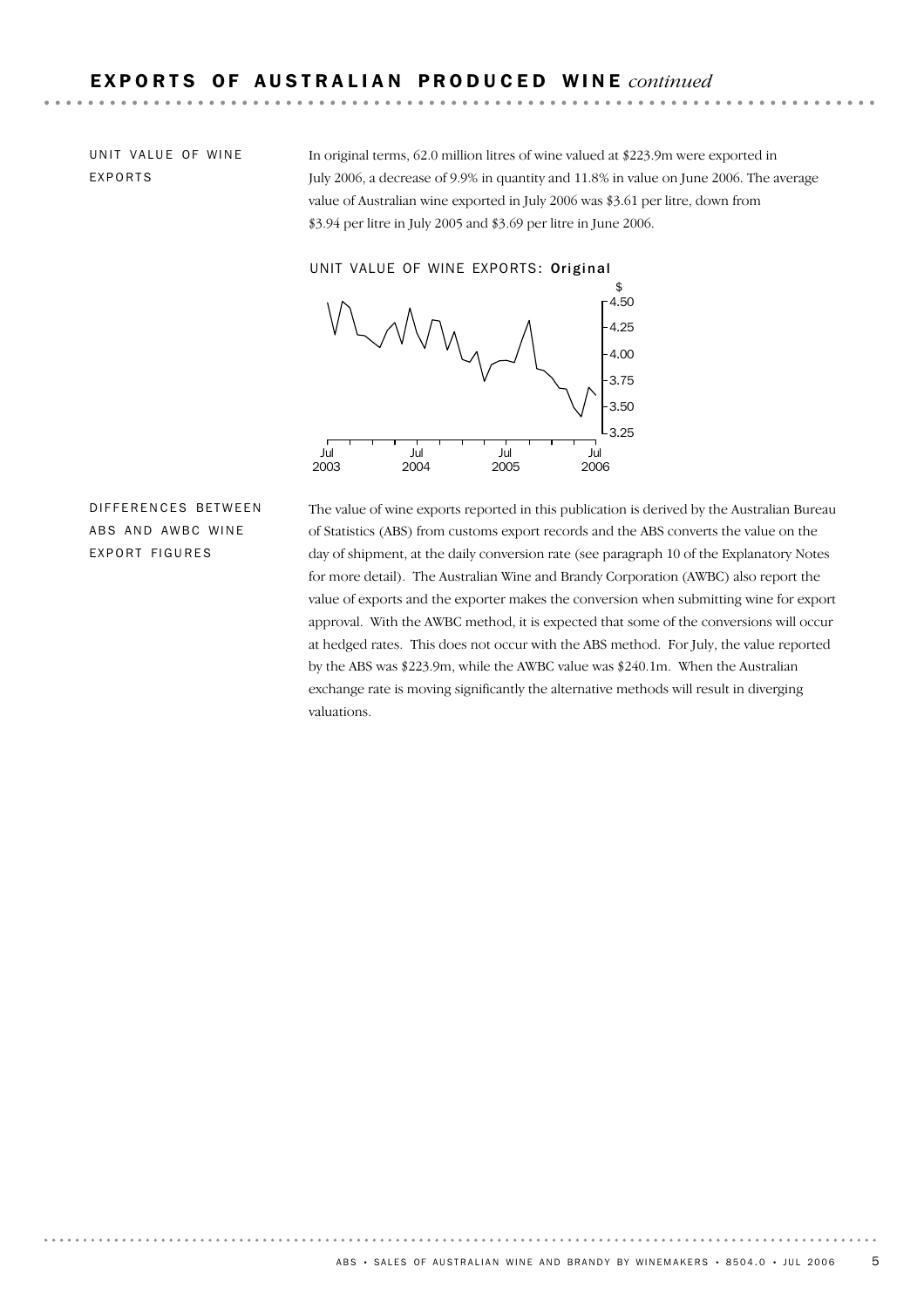WINE IMPORTS CLEARED FOR HOME CONSUMPTION In original terms, 2.2 million litres of wine, valued at \$18.3 million were imported in July 2006, an increase of 11.0% in quantity and 6.1% in value on June 2006. The average value of wine imports cleared for home consumption in July 2006 was \$8.45 per litre, down from \$9.01 per litre in July 2005.

. . . . . .

#### WINE IMPORTS CLEARED: Original



DISPOSALS OF AUSTRALIAN PRODUCED WINE AND WINE AVAILABLE FOR CONSUMPTION IN AUSTRALIA

The original data for the June quarter 2006 shows that wine available for consumption in Australia decreased 1.4% on the same quarter in 2005. Domestic sales of Australian wine decreased 2.4%, but wine imports increased 24.2%. Total disposals of Australian produced wine increased by 5.4% on the same quarter in 2005 with exports increasing by 10.0%.

#### . . . . . . . *Domestic Wine imports Total sales of cleared Wine Exports of disposals of Australian available for for home Australian Australian produced consumption consumption produced produced wine (A) (B) (A + B) wine (C) wine (A + C) Period* '000 L '000 L '000 L '000 L '000 L 2003–04 417 378 18 737 436 115 584 319 1 001 697 2004–05 430 131 22 139 452 270 669 720 1 099 851 2005–06 431 099 r27 164 r458 263 r722 529 r1 153 628 Jun qtr 2005 105 610 4 150 109 760 r179 886 r285 496 Jun qtr 2006 103 069 r5 154 r108 223 r197 793 r300 862

r revised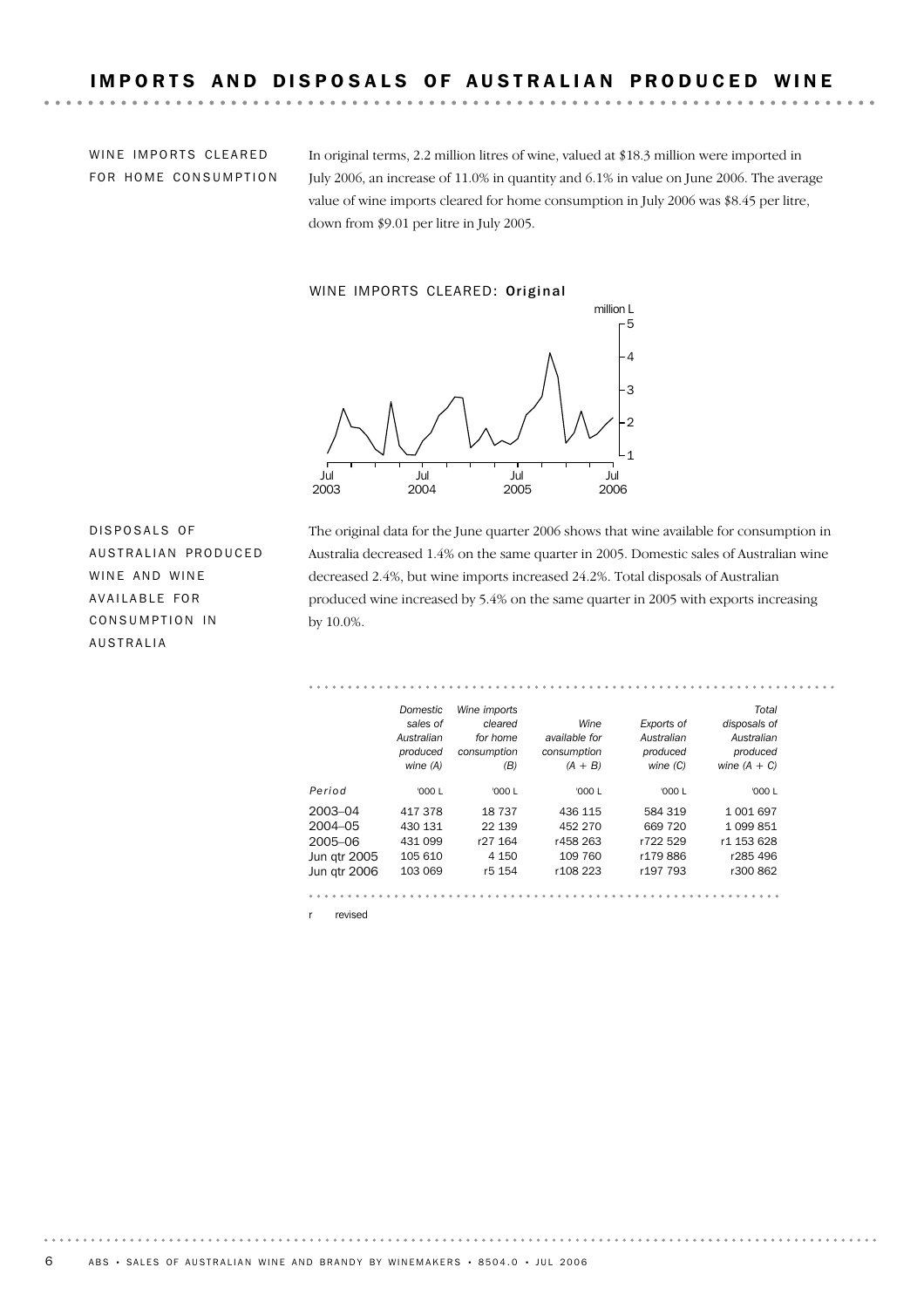## DOMESTIC SALES OF AUSTRALIAN WINE, By container type

#### 

|                  | WHITE TABLE WINE |                 |                  | RED AND ROSE TABLE WINE |          |                |                  |                    |              |
|------------------|------------------|-----------------|------------------|-------------------------|----------|----------------|------------------|--------------------|--------------|
|                  |                  |                 |                  |                         |          |                | Total            | Total              |              |
|                  | Glass less       | Soft            |                  | Glass less              | Soft     |                | table            | other              | <b>Total</b> |
|                  | than 2 litres    | packs(a)        | Total(b)         | than 2 litres           | packs(a) | Total(b)       | wine             | wine               | wine         |
| Period           | '000 L           | '000 L          | '000 L           | '000 L                  | '000 L   | '000 L         | '000 L           | '000 L             | '000 L       |
|                  |                  |                 |                  | ORIGINAL                |          |                |                  |                    |              |
|                  |                  |                 |                  |                         |          |                |                  |                    |              |
| 2003-04          | 84 225           | 120 935         | 207 962          | 82 832                  | 62 795   | 147 074        | 355 037          | 62 338             | 417378       |
| 2004-05          | 89 477           | 118 803         | 209 348          | 91 146                  | 63 032   | 155 491        | 364 836          | 65 293             | 430 131      |
| 2005-06          | 92 330           | 118 195         | 211 913          | 91 155                  | 61 153   | 153 609        | 365 523          | 65 575             | 431 099      |
| 2005             |                  |                 |                  |                         |          |                |                  |                    |              |
| July             | 6885             | 9874            | 16829            | 8811                    | 6 2 5 2  | 15 132         | 31 961           | 5042               | 37 003       |
| August           | 7 1 6 2          | 10 566          | 17819            | 8654                    | 6 4 4 0  | 15 141         | 32 961           | 5 2 1 3            | 38 174       |
| September        | 8 1 0 4          | 9 7 0 3         | 17917            | 8679                    | 5 5 1 4  | 14 284         | 32 201           | 5 7 9 4            | 37 995       |
| October          | 8760             | 9686            | 18 530           | 8 1 1 1                 | 5 4 5 2  | 13 614         | 32 144           | 7 4 9 9            | 39 643       |
| November         | 10815            | 11 575          | 22 502           | 10 105                  | 5 7 3 3  | 15 950         | 38 452           | 8 0 0 4            | 46 456       |
| December         | 9557             | 9559            | 19 294           | 8 1 5 4                 | 4555     | 12 7 7 9       | 32 0 74          | 8 2 2 1            | 40 295       |
| 2006<br>January  |                  |                 |                  |                         | 2 7 9 4  |                |                  | 3 0 4 8            | 21 936       |
| February         | 5017<br>6800     | 7 1 9 9<br>9929 | 12 3 18<br>16863 | 3744                    | 4 4 8 1  | 6570<br>10 360 | 18887            | 3749               | 30 972       |
| March            | 8033             | 10 755          | 18977            | 5791<br>6 6 0 5         | 4970     | 11 676         | 27 223<br>30 653 | 4 9 0 3            | 35 556       |
| April            | 7419             | 9583            | 17 058           | 6684                    | 4943     | 11 986         | 29 044           | 4952               | 33 996       |
| May              | 7 2 2 2          | 10 589          | 17951            | 7727                    | 5 3 7 5  | 13 3 27        | 31 278           | 4637               | 35 915       |
| June             | 6556             | 9 1 7 7         | 15855            | 8 0 9 0                 | 4 6 4 4  | 12 790         | 28 645           | 4513               | 33 158       |
| July             | 7985             | 9 3 0 9         | 17 370           | 9 2 8 9                 | 5 7 9 8  | 15 277         | 32 647           | 4658               | 37 305       |
|                  |                  |                 |                  |                         |          |                |                  |                    |              |
|                  |                  |                 |                  | SEASONALLY ADJUSTED     |          |                |                  |                    |              |
|                  |                  |                 |                  |                         |          |                |                  |                    |              |
| 2005             |                  |                 |                  |                         |          |                |                  |                    |              |
| July             | 6912             | 9650            | 16 660           | 7 7 0 4                 | 5 0 9 1  | 12 8 64        | 29 5 24          | 5 2 0 2            | 34 726       |
| August           | 7 5 0 9          | 10 702          | 18 3 30          | 7942                    | 5 1 7 2  | 13 141         | 31 471           | 5 1 8 8            | 36 659       |
| September        | 7699             | 9 4 7 7         | 17 29 6          | 7808                    | 5 0 6 6  | 12 952         | 30 248           | 5 2 9 9            | 35 547       |
| October          | 8516             | 9640            | 18 25 9          | 7918                    | 5 2 9 1  | 13 2 54        | 31 513           | 6415               | 37928        |
| November         | 7561             | 9626            | 17 303           | 7775                    | 5 0 8 2  | 12 969         | 30 272           | 5 1 7 3            | 35 445       |
| December<br>2006 | 7413             | 9553            | 17 064           | 7557                    | 5 0 6 9  | 12 696         | 29 760           | 5 3 3 2            | 35 092       |
| January          | 7 5 4 7          | 9689            | 17 382           | 7 3 1 1                 | 5 0 6 8  | 12 451         | 29 833           | 5412               | 35 245       |
| February         | 7803             | 10 602          | 18 546           | 7639                    | 5895     | 13 675         | 32 221           | 5655               | 37876        |
| March            | 7 7 8 0          | 9 4 5 4         | 17 386           | 6887                    | 4974     | 12 0 16        | 29 402           | 5548               | 34 950       |
| April            | 7991             | 9920            | 17 960           | 7431                    | 4 9 0 5  | 12 5 24        | 30 4 84          | 5 7 3 0            | 36 214       |
| May              | 7791             | 9890            | 17839            | 7 0 8 3                 | 4957     | 12 514         | 30 353           | 5026               | 35 379       |
| June             | 7 7 1 8          | 9789            | 17 605           | 7475                    | 4 5 5 4  | 12 093         | 29 698           | 5313               | 35 011       |
| July             | 8537             | 9 6 0 5         | 18 26 2          | 8704                    | 4 9 9 9  | 13 891         | 32 153           | 5 2 0 6            | 37 359       |
|                  |                  |                 |                  |                         |          |                |                  |                    |              |
|                  |                  |                 |                  | TREND                   |          |                |                  |                    |              |
| 2005             |                  |                 |                  |                         |          |                |                  |                    |              |
| July             | 7 5 0 7          | 10 003          | 17614            | 7853                    | 5 2 5 8  | 13 162         | 30 7 7 6         | 5 2 8 5            | 36 061       |
| August           | 7576             | 9 9 0 8         | 17 593           | 7848                    | 5 1 7 8  | 13 081         | 30 674           | 5 2 4 0            | 35 914       |
| September        | 7 6 6 0          | 9804            | 17 576           | 7835                    | 5 1 1 7  | 13 0 11        | 30 587           | 5 2 2 4            | 35 811       |
| October          | 7 7 2 4          | 9 7 3 0         | 17 569           | 7796                    | 5 1 1 8  | 12 980         | 30 549           | 5 2 4 0            | 35 789       |
| November         | 7748             | 9 700           | 17 566           | 7718                    | 5 1 6 9  | 12 961         | 30 527           | 5 300              | 35 827       |
| December         | 7 7 3 3          | 9728            | 17 583           | 7 5 9 7                 | 5 2 3 0  | 12 916         | 30 499           | 5 3 8 4            | 35 883       |
| 2006             |                  |                 |                  |                         |          |                |                  |                    |              |
| January          | 7691             | 9 7 9 5         | 17611            | 7431                    | 5 2 5 0  | 12 789         | 30 400           | 5463               | 35 863       |
| February         | 7680             | 9869            | 17675            | 7 2 9 9                 | 5 2 2 0  | 12 645         | 30 320           | 5 5 0 7            | 35 827       |
| March            | 7 7 3 9          | 9 9 0 1         | 17 764           | 7 2 5 9                 | 5 1 4 2  | 12 541         | 30 30 5          | 5 5 0 4            | 35 809       |
| April            | 7842             | 9876            | 17838            | 7 3 2 3                 | 5 0 3 6  | 12 508         | 30 346           | 5454               | 35 800       |
| May              | 7941             | 9828            | 17885            | 7469                    | 4927     | 12 550         | 30 4 35          | 5378               | 35 813       |
| June<br>July     | 8038<br>8 1 2 5  | 9 7 7 5         | 17926            | 7667                    | 4836     | 12 659         | 30 585           | 5 2 9 8<br>5 2 2 2 | 35 883       |
|                  |                  | 9 7 1 0         | 17945            | 7890                    | 4 7 6 2  | 12 808         | 30 753           |                    | 35 975       |

(a) Soft pack containers include all collapsible packs, plastic or otherwise.

(b) Components do not add to total. The difference between the components and total is 'wine in other containers' (see Glossary).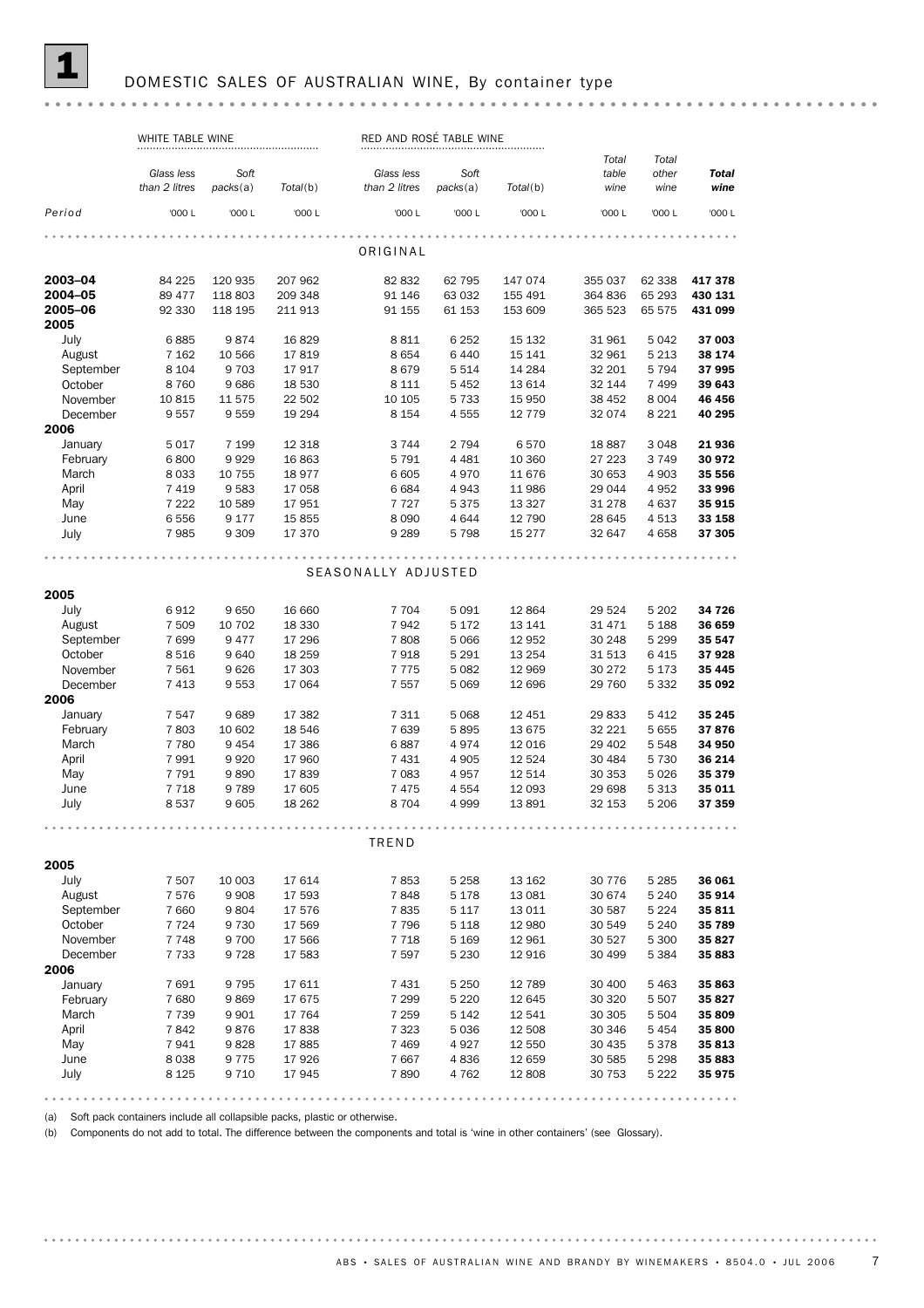|           | Table   | Fortified | Sparkling bottle<br>fermentation(a) | Sparkling bulk<br>fermentation(a) | Carbonated | Other wine<br>products(b) | Vermouth | Brandy(c) |
|-----------|---------|-----------|-------------------------------------|-----------------------------------|------------|---------------------------|----------|-----------|
| Period    | '000 L  | '000 L    | '000 L                              | '000 L                            | '000 L     | '000 L                    | '000 L   | '000 L al |
|           |         |           |                                     |                                   |            |                           |          |           |
| 2003-04   | 355 037 | 21 201    | 21 555                              | 13 121                            | 3 4 6 8    | 2 7 3 8                   | 255      | 618       |
| 2004-05   | 364 836 | 19 934    | 22 988                              | 15 4 10                           | 4 2 0 6    | 2547                      | 208      | 576       |
| 2005-06   | 365 523 | 18 510    | 23 1 28                             | 16 659                            | 4 2 4 8    | 2833                      | 197      | 535       |
| 2005      |         |           |                                     |                                   |            |                           |          |           |
| July      | 31 961  | 2 1 0 7   | 1453                                | 876                               | 332        | 258                       | 16       | 49        |
| August    | 32 961  | 1891      | 1576                                | 1 1 5 9                           | 299        | 272                       | 16       | 54        |
| September | 32 201  | 1498      | 2 1 6 2                             | 1 4 9 0                           | 398        | 229                       | 17       | 47        |
| October   | 32 144  | 1739      | 3 0 8 9                             | 2052                              | 374        | 227                       | 18       | 52        |
| November  | 38 452  | 1552      | 3 1 3 4                             | 2 4 4 8                           | 574        | 278                       | 17       | 54        |
| December  | 32 074  | 1532      | 3 3 4 2                             | 2 5 1 3                           | 485        | 330                       | 20       | 73        |
| 2006      |         |           |                                     |                                   |            |                           |          |           |
| January   | 18887   | 854       | 1042                                | 708                               | 243        | 188                       | 13       | 26        |
| February  | 27 223  | 1 1 3 3   | 1 3 4 5                             | 737                               | 349        | 171                       | 14       | 30        |
| March     | 30 653  | 1 2 8 6   | 1783                                | 1 2 9 7                           | 308        | 214                       | 16       | 34        |
| April     | 29 044  | 1557      | 1624                                | 1 2 4 4                           | 304        | 207                       | 16       | 38        |
| May       | 31 278  | 1690      | 1421                                | 987                               | 309        | 211                       | 18       | 43        |
| June      | 28 645  | 1671      | 1 1 5 7                             | 1 1 4 8                           | 273        | 248                       | 16       | 35        |
| July      | 32 647  | 1751      | 1 3 4 9                             | 989                               | 290        | 264                       | 15       | 58        |
|           |         |           |                                     |                                   |            |                           |          |           |

(a) Spritzig table wines are included with table wine. (c) Quantities on which excise duty was paid.

(b) See paragraph 4 of the Explanatory Notes and Glossary.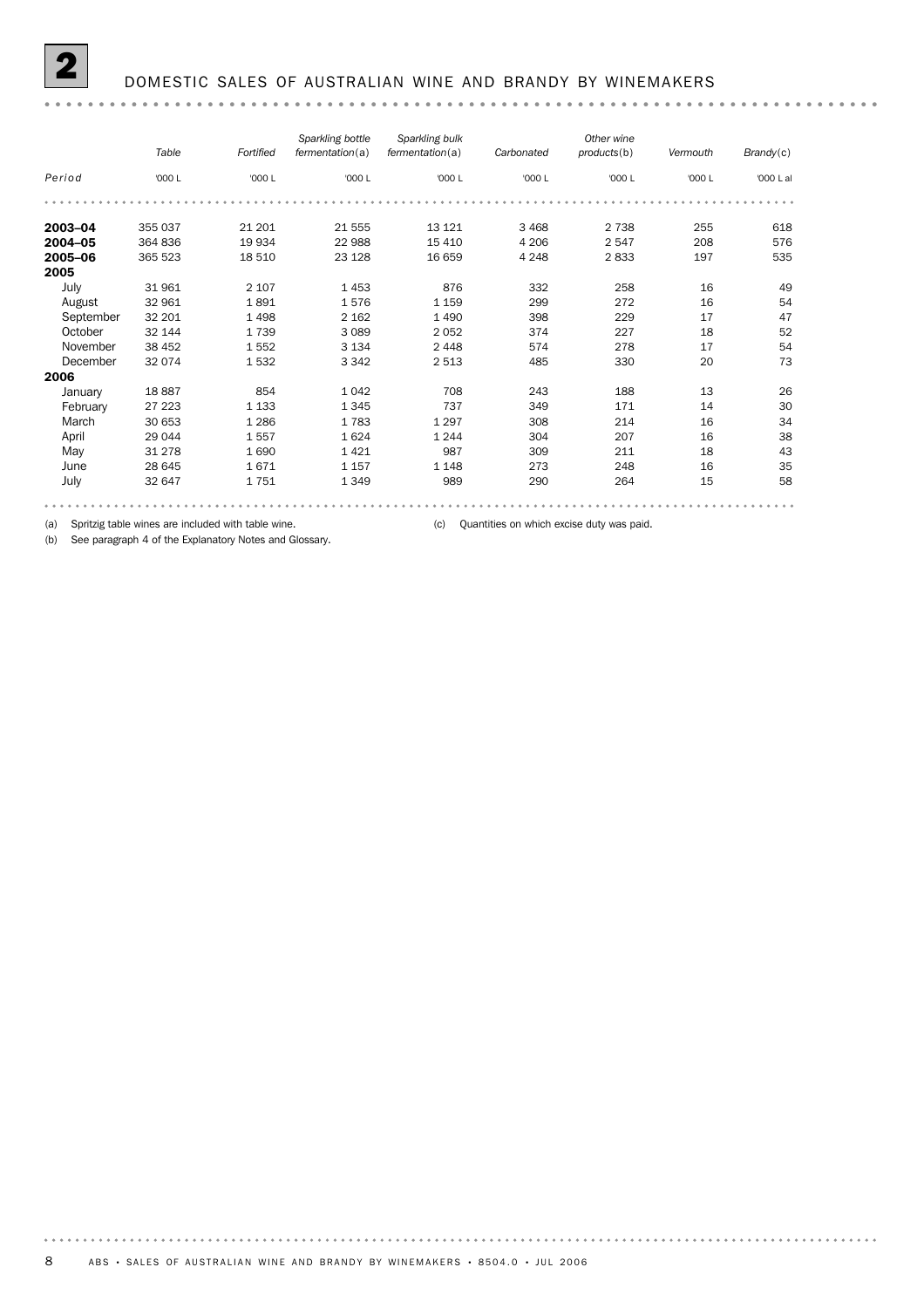|           | Sherry in glass<br>less than 2 litres | Port in glass<br>less than 2 litres | Other in glass<br>less than 2 litres(a) | Soft packs | All other<br>containers(b) | <b>Total fortified</b> |
|-----------|---------------------------------------|-------------------------------------|-----------------------------------------|------------|----------------------------|------------------------|
|           | '000 L                                | '000 L                              | '000 L                                  | '000 L     | '000 L                     | '000 L                 |
|           |                                       |                                     |                                         |            |                            |                        |
| 2003-04   | 2041                                  | 4 2 9 6                             | 377                                     | 9 0 4 2    | 5 4 4 7                    | 21 201                 |
| 2004-05   | 1879                                  | 3932                                | 368                                     | 8931       | 4825                       | 19 934                 |
| 2005-06   | 1751                                  | 3785                                | 366                                     | 8 2 7 9    | 4 3 2 5                    | 18 510                 |
| 2005      |                                       |                                     |                                         |            |                            |                        |
| July      | 204                                   | 424                                 | 32                                      | 951        | 496                        | 2 1 0 7                |
| August    | 137                                   | 439                                 | 31                                      | 884        | 399                        | 1891                   |
| September | 140                                   | 301                                 | 27                                      | 641        | 388                        | 1498                   |
| October   | 252                                   | 345                                 | 34                                      | 607        | 502                        | 1739                   |
| November  | 132                                   | 364                                 | 29                                      | 719        | 308                        | 1552                   |
| December  | 153                                   | 410                                 | 55                                      | 608        | 306                        | 1532                   |
| 2006      |                                       |                                     |                                         |            |                            |                        |
| January   | 91                                    | 151                                 | 20                                      | 389        | 203                        | 854                    |
| February  | 103                                   | 173                                 | 16                                      | 545        | 295                        | 1 1 3 3                |
| March     | 109                                   | 236                                 | 27                                      | 634        | 279                        | 1 2 8 6                |
| April     | 123                                   | 286                                 | 22                                      | 786        | 340                        | 1557                   |
| May       | 168                                   | 312                                 | 34                                      | 799        | 378                        | 1690                   |
| June      | 139                                   | 344                                 | 39                                      | 716        | 431                        | 1671                   |
| July      | 165                                   | 314                                 | 36                                      | 821        | 415                        | 1751                   |
|           |                                       |                                     |                                         |            |                            |                        |

(a) Includes muscat, madiera, tokay and white port.

(b) Includes tankers, cans and rigid containers including glass 2 litres and

over.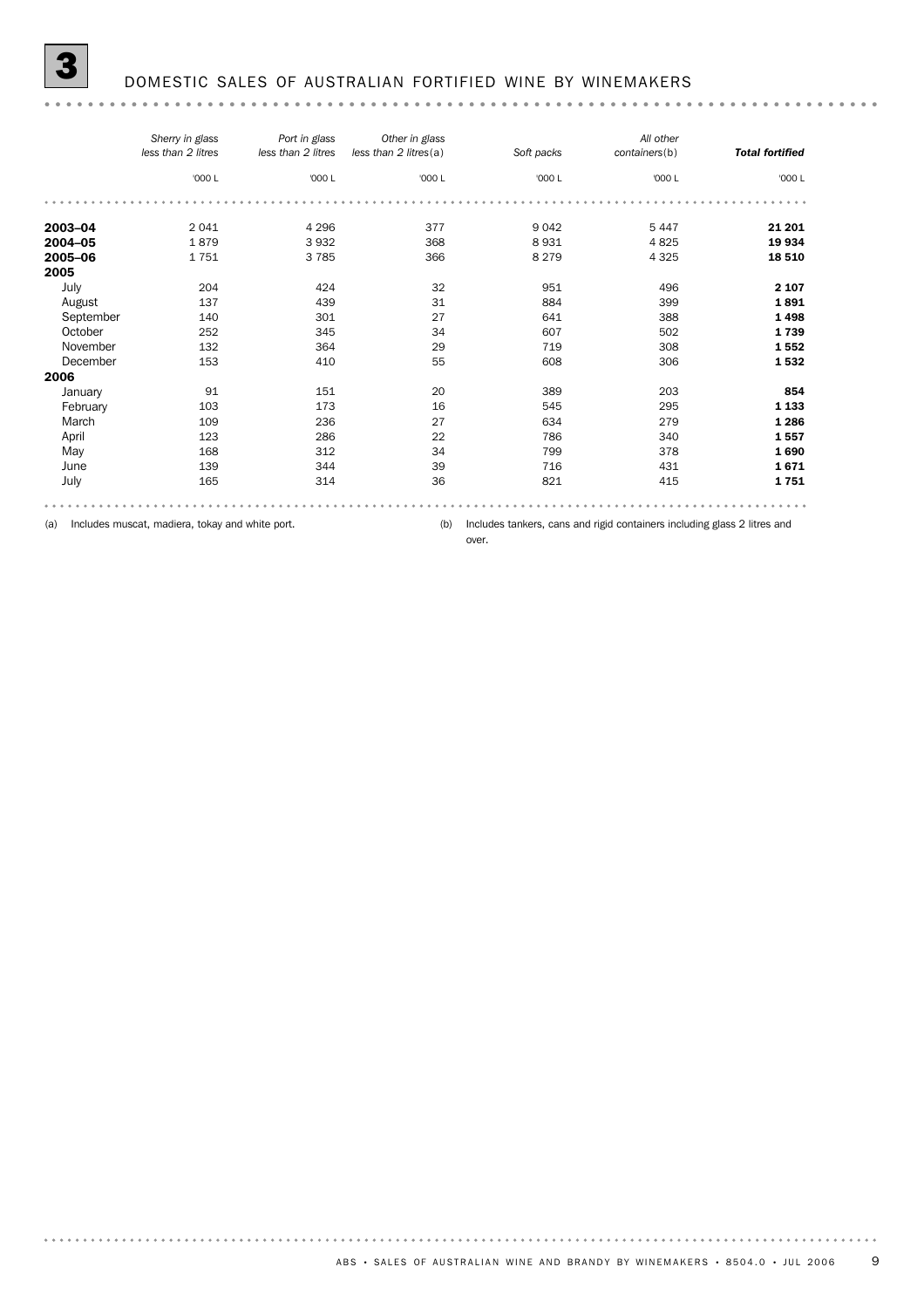r revised

(a) Exports may include sales made by exporters other than winemakers.

(b) Includes 'Other table wine'.

(c) See paragraph 8 of the Explanatory Notes.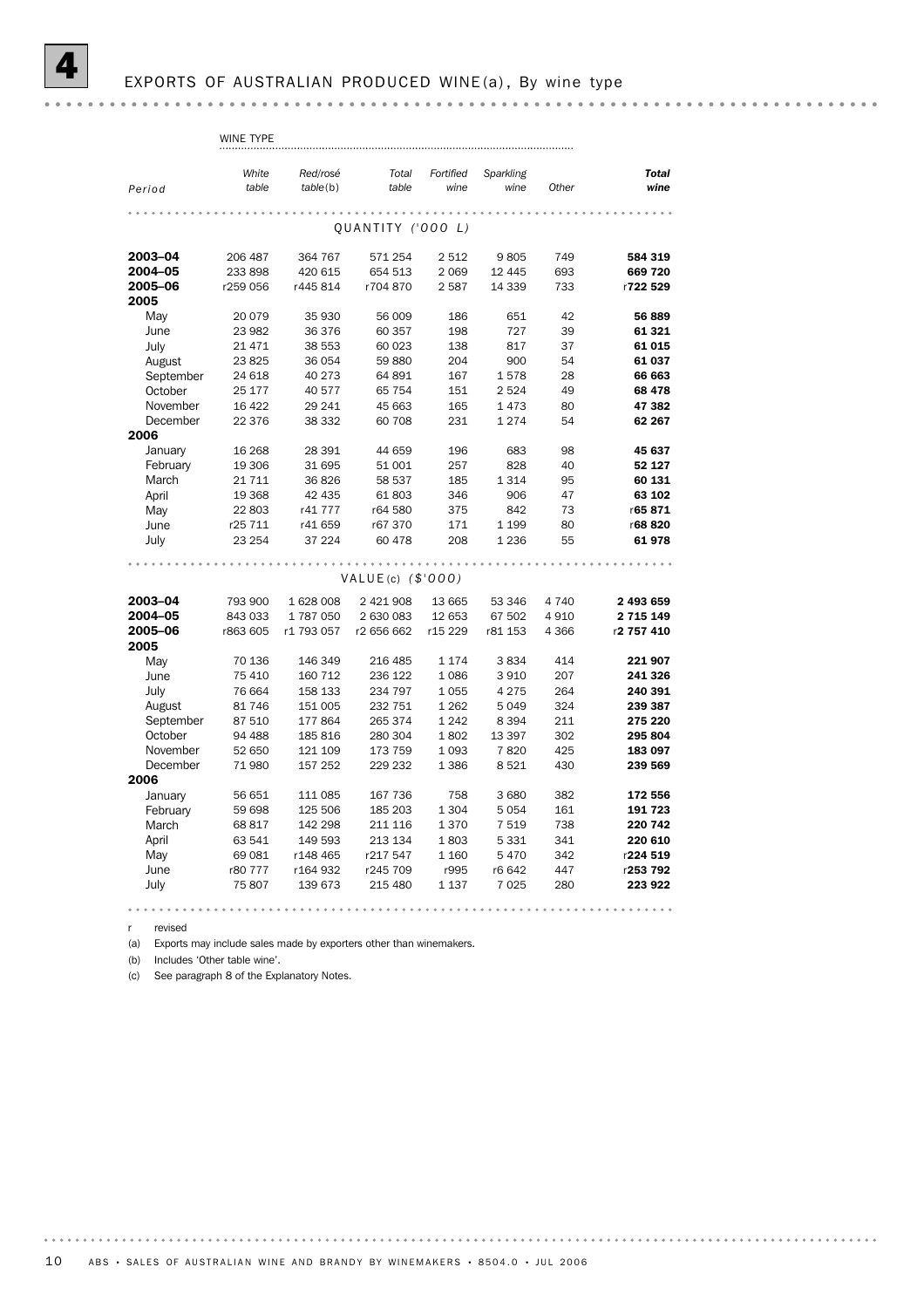## EXPORTS AND IMPORTS OF BRANDY

|           | EXPORTS(a)      |          |                 | IMPORTS(b) |  |  |
|-----------|-----------------|----------|-----------------|------------|--|--|
|           | <b>Quantity</b> | Value(c) | <b>Quantity</b> | Value(c)   |  |  |
| Period    | '000 L al       | \$'000   | '000 L al       | \$'000     |  |  |
|           |                 |          |                 |            |  |  |
| 2003-04   | 11              | 323      | 540             | 10 4 25    |  |  |
| 2004-05   | 18              | 913      | 519             | 9 0 5 4    |  |  |
| 2005-06   | 38              | 2037     | 494             | 8 5 9 0    |  |  |
| 2005      |                 |          |                 |            |  |  |
| May       | $\mathbf{1}$    | 18       | 31              | 512        |  |  |
| June      | $\mathbf{1}$    | 140      | 49              | 744        |  |  |
| July      | 5               | 170      | 37              | 579        |  |  |
| August    | $\overline{2}$  | 56       | 44              | 966        |  |  |
| September | $\mathbf{1}$    | 12       | 55              | 838        |  |  |
| October   | 4               | 113      | 37              | 794        |  |  |
| November  | 10              | 378      | 57              | 1054       |  |  |
| December  | 4               | 269      | 55              | 1 1 7 9    |  |  |
| 2006      |                 |          |                 |            |  |  |
| January   | 3               | 61       | 43              | 710        |  |  |
| February  | $\overline{2}$  | 380      | 30              | 387        |  |  |
| March     | $\overline{2}$  | 136      | 45              | 517        |  |  |
| April     | $\mathbf{1}$    | 144      | 26              | 384        |  |  |
| May       | 3               | 135      | 34              | 696        |  |  |
| June      | $\overline{2}$  | 182      | 31              | 487        |  |  |
| July      | $\mathbf{1}$    | 154      | 33              | 548        |  |  |

(a) Exports may include sales made by exporters other than winemakers.

(b) Imports cleared for home consumption. See paragraph 6 of the Explanatory Notes.

(c) See paragraphs 8 and 9 of the Explanatory Notes.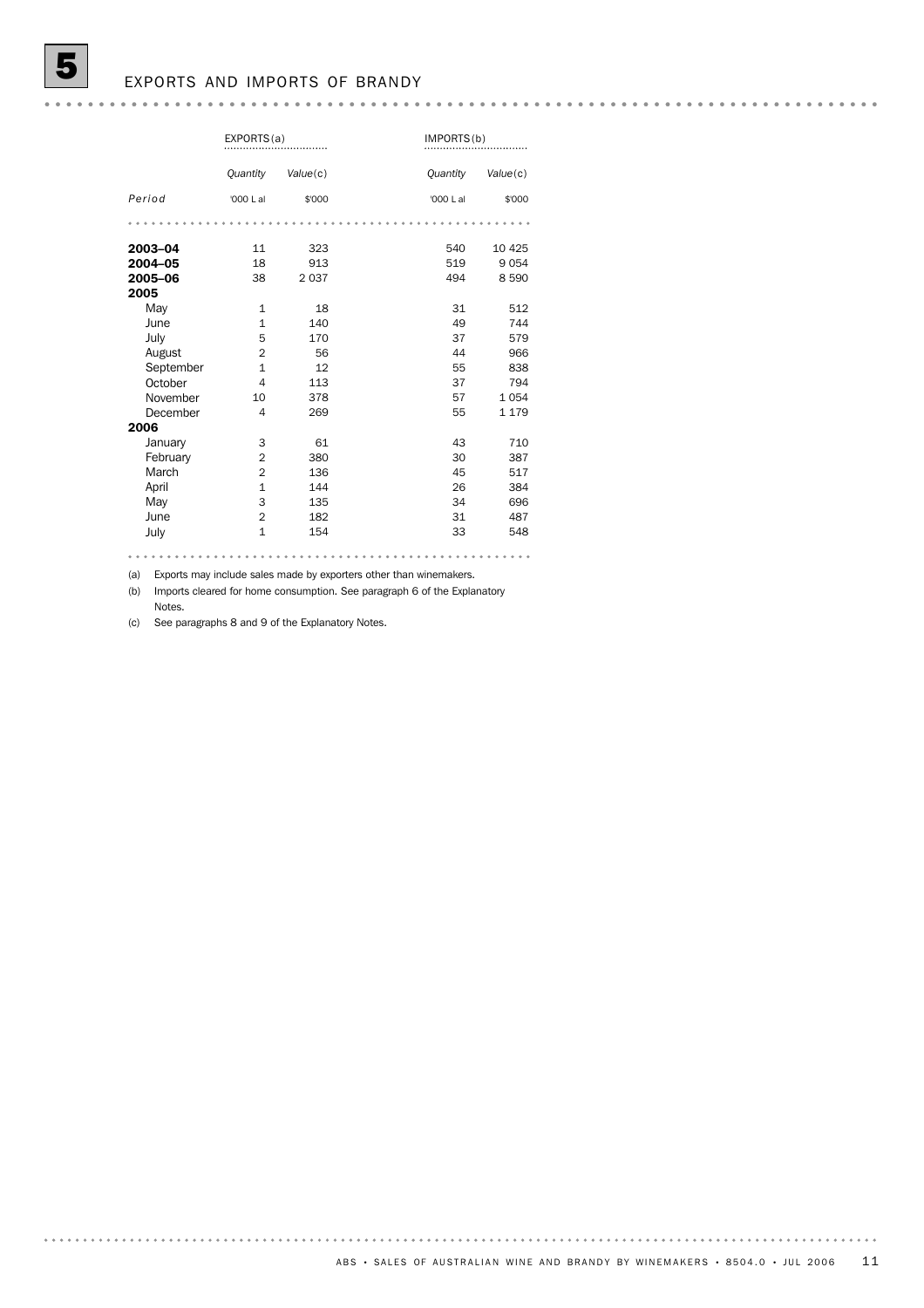# EXPORTS AND IMPORTS, Selected countries(a)—July 2006

|                                                                                                                          | WINE TYPE      |                          |                |                          |             |                                                                                                                                                                                                                                | <b>TOTAL WINE</b>                                           |                 |
|--------------------------------------------------------------------------------------------------------------------------|----------------|--------------------------|----------------|--------------------------|-------------|--------------------------------------------------------------------------------------------------------------------------------------------------------------------------------------------------------------------------------|-------------------------------------------------------------|-----------------|
|                                                                                                                          | White<br>table | Red/rosé<br>table(b)     | Total<br>table | Fortified                | Sparkling   | Other                                                                                                                                                                                                                          | <b>Quantity</b>                                             | Value(c)        |
|                                                                                                                          | '000L          | '000 L                   | '000 L         | '000 L                   | '000 L      | '000 L                                                                                                                                                                                                                         | '000 L                                                      | \$'000          |
|                                                                                                                          |                |                          |                |                          |             |                                                                                                                                                                                                                                |                                                             |                 |
|                                                                                                                          |                |                          | EXPORTS(d)     |                          |             |                                                                                                                                                                                                                                |                                                             |                 |
| United Kingdom                                                                                                           | 10 900         | 13 143                   | 24 043         | 15                       | 567         | and the contract of the contract of the contract of the contract of the contract of the contract of the contract of the contract of the contract of the contract of the contract of the contract of the contract of the contra | 24 624                                                      | 94 825          |
| United States of America                                                                                                 | 4829           | 9658                     | 14 487         | 45                       | 243         | 6                                                                                                                                                                                                                              | 14 781                                                      | 55 2 20         |
| Canada                                                                                                                   | 527            | 2 100                    | 2627           | 28                       | 39          | 3                                                                                                                                                                                                                              | 2697                                                        | 15 573          |
| Germany, Federal Republic of                                                                                             | 471            | 1 2 8 4                  | 1755           | ÷.                       | $\mathbf 1$ | $\overline{\phantom{0}}$                                                                                                                                                                                                       | 1756                                                        | 3823            |
| New Zealand                                                                                                              | 968            | 1 1 1 6                  | 2 0 8 4        | $\overline{7}$           | 133         | 18                                                                                                                                                                                                                             | 2 2 4 1                                                     | 6 7 1 2         |
| Netherlands                                                                                                              | 1078           | 1787                     | 2865           |                          | 9           |                                                                                                                                                                                                                                | 2874                                                        | 7476            |
| Denmark                                                                                                                  | 489            | 1 1 5 6                  | 1646           | $\mathbf{1}$             | 10          |                                                                                                                                                                                                                                | 1657                                                        | 3797            |
| Belgium                                                                                                                  | 550            | 884                      | 1 4 3 3        | 71                       | 15          |                                                                                                                                                                                                                                | 1520                                                        | 2 5 0 5         |
| China (excluding Taiwan Province)                                                                                        | 1054           | 1 3 8 3                  | 2 4 3 6        | 11                       | $\mathbf 1$ | 11                                                                                                                                                                                                                             | 2 4 5 9                                                     | 3 3 1 2         |
| Ireland                                                                                                                  | 500            | 694                      | 1 1 9 4        |                          | 22          | $\overline{\phantom{0}}$                                                                                                                                                                                                       | 1 2 1 7                                                     | 5656            |
| Sweden                                                                                                                   | 156            | 607                      | 763            |                          | 35          |                                                                                                                                                                                                                                | 799                                                         | 3616            |
| Japan                                                                                                                    | 136            | 386                      | 522            |                          | 81          | 1                                                                                                                                                                                                                              | 605                                                         | 3 2 6 3         |
| France                                                                                                                   | 226            | 213                      | 439            | $\overline{\phantom{0}}$ | 8           | ÷.                                                                                                                                                                                                                             | 447                                                         | 690             |
| Singapore                                                                                                                | 84             | 228                      | 312            | 3                        | 13          | 5                                                                                                                                                                                                                              | 333                                                         | 3 0 25          |
| Hong Kong                                                                                                                | 53             | 218                      | 271            | $\overline{\phantom{0}}$ | 5           | $\mathbf{1}$                                                                                                                                                                                                                   | 277                                                         | 1543            |
| Norway                                                                                                                   | 93             | 524                      | 617            |                          | 4           |                                                                                                                                                                                                                                | 621                                                         | 2 1 3 7         |
| Finland                                                                                                                  | 82             | 280                      | 361            |                          |             |                                                                                                                                                                                                                                | 362                                                         | 1 2 8 6         |
| United Arab Emirates                                                                                                     | 86             | 85                       | 171            | $\mathbf{1}$             | 11          |                                                                                                                                                                                                                                | 183                                                         | 675             |
| Malaysia                                                                                                                 | 29             | 121                      | 151            | $\overline{2}$           | $1\,$       | 9                                                                                                                                                                                                                              | 163                                                         | 1 1 2 6         |
| Taiwan (Province of China)                                                                                               | $\mathbf{1}$   | 84                       | 85             |                          |             |                                                                                                                                                                                                                                | 85                                                          | 490             |
| Total other countries(e)                                                                                                 | 943            | 1 2 7 5                  | 2 2 1 8        | 23                       | 38          | 1                                                                                                                                                                                                                              | 2 2 8 0                                                     | 7 1 7 0         |
|                                                                                                                          |                |                          |                |                          |             |                                                                                                                                                                                                                                |                                                             |                 |
| <b>Total all countries</b>                                                                                               | 23 254         | 37 224                   | 60 478         | 208                      | 1 2 3 6     | 55                                                                                                                                                                                                                             | 61978                                                       | 223 922         |
|                                                                                                                          |                |                          | IMPORTS(f)     |                          |             |                                                                                                                                                                                                                                |                                                             |                 |
| New Zealand                                                                                                              | 1011           |                          | 1 1 0 2        | $\overline{\phantom{0}}$ |             |                                                                                                                                                                                                                                |                                                             |                 |
|                                                                                                                          | 57             | 91<br>95                 | 152            | 6                        | 19<br>222   | $\overline{\phantom{0}}$<br>16                                                                                                                                                                                                 | 1 1 2 1<br>396                                              | 9519<br>2 5 4 0 |
| Italy                                                                                                                    | 56             |                          |                |                          | 240         |                                                                                                                                                                                                                                | 427                                                         | 5 100           |
| France                                                                                                                   | 2              | 128<br>11                | 184<br>13      |                          |             | 3<br>21                                                                                                                                                                                                                        | 34                                                          | 131             |
| Portugal                                                                                                                 | 20             | 22                       | 42             | $\overline{4}$           | 22          |                                                                                                                                                                                                                                | 69                                                          | 349             |
| Spain<br>Chile                                                                                                           | $\mathbf{1}$   | $\mathbf{1}$             | $\overline{2}$ | $\overline{\phantom{0}}$ |             |                                                                                                                                                                                                                                | 2                                                           | 8               |
|                                                                                                                          | 10             | $\overline{\phantom{0}}$ | 10             | $\overline{\phantom{0}}$ | -           | 32                                                                                                                                                                                                                             | 42                                                          | 197             |
| Germany, Federal Republic of<br>South Africa                                                                             | $\overline{4}$ |                          | 12             |                          |             |                                                                                                                                                                                                                                | 12                                                          | 52              |
|                                                                                                                          | 14             | 8                        | 43             | $\mathbf{1}$             |             | 18                                                                                                                                                                                                                             | 62                                                          | 383             |
| Total other countries(e)                                                                                                 |                | 29                       |                |                          |             |                                                                                                                                                                                                                                |                                                             |                 |
| <b>Total All Countries</b>                                                                                               | 1 1 7 6        | 383                      | 1559           | 11                       | 504         | 90                                                                                                                                                                                                                             | 2 1 6 4                                                     | 18 279          |
| .                                                                                                                        |                |                          |                |                          |             | .                                                                                                                                                                                                                              |                                                             |                 |
| nil or rounded to zero (including null cells)<br>For details on the selection of countries see paragraph 7 of the<br>(a) |                |                          | (d)            | winemakers.              |             |                                                                                                                                                                                                                                | Exports may include sales made by exporters other than      |                 |
| Explanatory Notes.                                                                                                       |                |                          | (e)            |                          |             |                                                                                                                                                                                                                                | Includes other countries as detailed in Standard Australian |                 |
| Includes 'Other table wine'.<br>(b)                                                                                      |                |                          |                |                          |             |                                                                                                                                                                                                                                | Classification of Countries (SACC) (cat. no. 1269.0).       |                 |

(c) See paragraphs 8 and 9 of the Explanatory notes.

*Classification of Countries (SACC)* (cat. no. 1269.0). (f) Imports cleared for home consumption. See paragraph 6 of the

Explanatory Notes.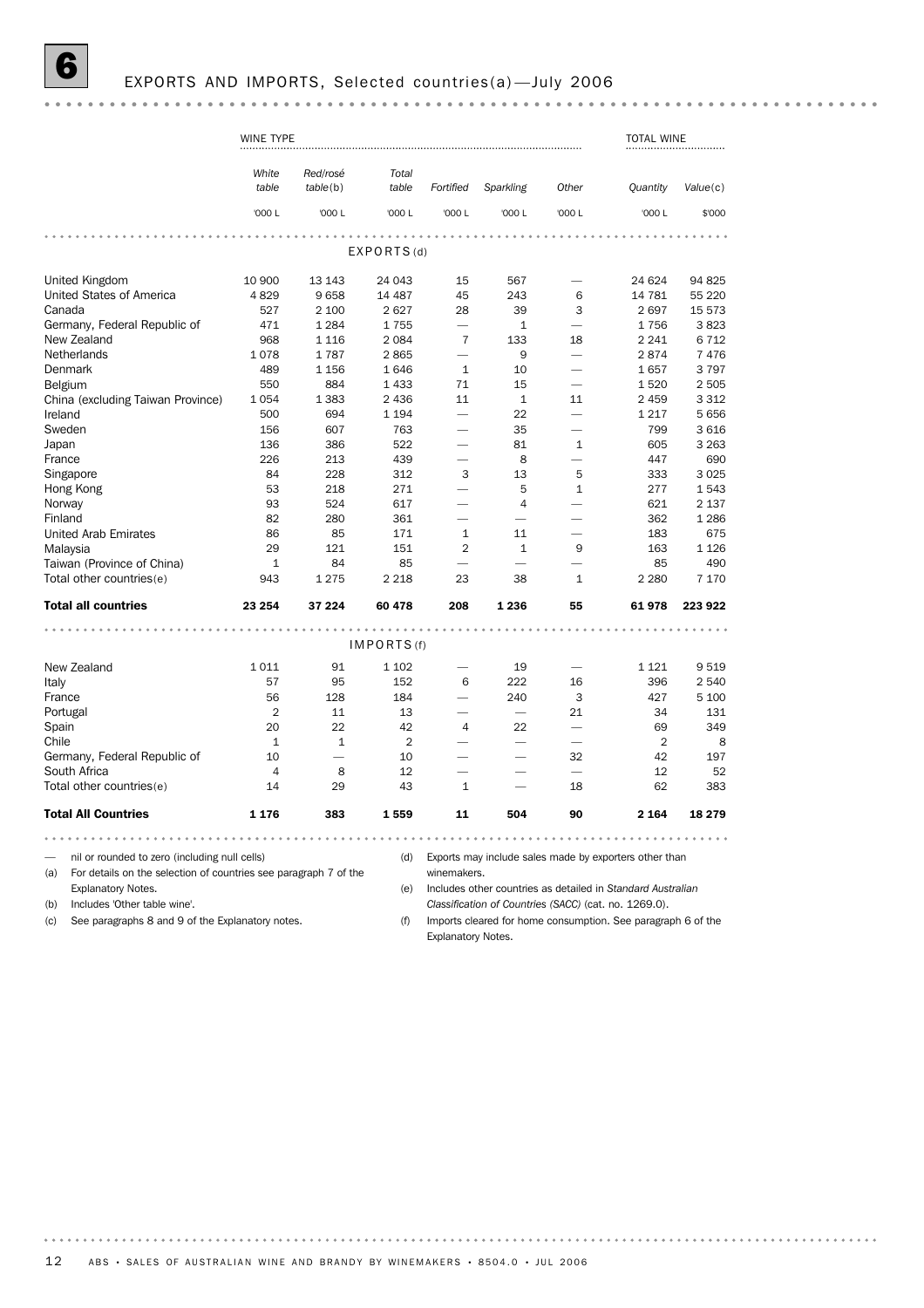

# EXPORTS OF AUSTRALIAN WINE (a), By region

|                  | Oceania           | Europe                 |                    |                     |                     |          |                          |                      |
|------------------|-------------------|------------------------|--------------------|---------------------|---------------------|----------|--------------------------|----------------------|
|                  | and<br>Antarctica | and the<br>former USSR | South-East<br>Asia | North-East<br>Asia  | Northern<br>America | Other(b) | <b>Total all regions</b> | European<br>Union(c) |
| Period           |                   |                        |                    |                     |                     |          |                          |                      |
|                  |                   |                        |                    |                     |                     |          |                          |                      |
|                  |                   |                        |                    | QUANTITY ('000 L)   |                     |          |                          |                      |
| 2003-04          | 28 615            | 322 546                | 9 3 3 3            | 12 3 98             | 207 970             | 3 4 5 7  | 584 319                  | 313 948              |
| 2004-05          | 26 615            | 374 626                | 13 2 30            | 17 279              | 233 171             | 4798     | 669 720                  | 368 011              |
| 2005-06          | r28 563           | r393 945               | r10819             | r27 655             | r254 560            | r6 987   | r722 529                 | r387 954             |
| 2005             |                   |                        |                    |                     |                     |          |                          |                      |
| May              | 2 1 9 4           | 26 4 65                | 2 7 4 7            | 1 2 2 2             | 23 840              | 421      | 56 889                   | 25 908               |
| June             | 1902              | 36 926                 | 795                | 1512                | 19831               | 355      | 61 321                   | 36 289               |
| July             | 2695              | 36 786                 | 682                | 1 3 9 9             | 18 967              | 487      | 61 015                   | 36 257               |
| August           | 1500              | 36 407                 | 743                | 1898                | 20 191              | 298      | 61 037                   | 35 5 26              |
| September        | 2889              | 40 392                 | 1034               | 1560                | 20 466              | 321      | 66 663                   | 40 055               |
| October          | 3058              | 40 231                 | 1 0 6 3            | 1 4 7 9             | 22 219              | 428      | 68 478                   | 39 627               |
| November         | 3 3 0 9           | 19 7 35                | 1 1 2 0            | 1667                | 21 184              | 367      | 47 382                   | 19 304               |
| December<br>2006 | 1640              | 28 680                 | 1 0 9 5            | 2 600               | 27 840              | 413      | 62 267                   | 28 0 36              |
| January          | 1 1 2 6           | 25 267                 | 599                | 875                 | 17 399              | 371      | 45 637                   | 24 843               |
| February         | 2874              | 31 678                 | 1 0 6 3            | 1755                | 14 112              | 644      | 52 127                   | 31 203               |
| March            | 3 0 1 0           | 35 634                 | 937                | 1538                | 17 480              | 1532     | 60 131                   | 35 012               |
| April            | 2 4 8 9           | 32 931                 | 777                | 4898                | 21 4 14             | 592      | 63 102                   | 32 554               |
| May              | 1813              | r32 388                | 848                | 6 0 2 9             | r24 126             | 667      | r65 871                  | 31977                |
| June             | r2 160            | r33 815                | r858               | r1 958              | r29 160             | r868     | r68 820                  | r33 562              |
| July             | 2682              | 36 395                 | 730                | 3516                | 17 495              | 1 1 6 0  | 61978                    | 35 4 92              |
|                  |                   |                        |                    |                     |                     |          |                          |                      |
|                  |                   |                        |                    | $VALUE(d)$ (\$'000) |                     |          |                          |                      |
| 2003-04          | 106 839           | 1 165 185              | 61 869             | 74 274              | 1071017             | 14 4 7 4 | 2 493 659                | 1 133 062            |
| 2004-05          | 104 390           | 1 316 533              | 74 717             | 93 667              | 1 106 231           | 19611    | 2 7 1 5 1 4 9            | 1 287 7 27           |
| 2005-06          | r104 745          | r1 329 191             | r76 232            | r109 242            | r1 111 707          | r26 294  | r2 757 410               | r1 301 735           |
| 2005             |                   |                        |                    |                     |                     |          |                          |                      |
| May              | 8 7 1 2           | 91 1 15                | 5866               | 6 2 1 1             | 108 189             | 1813     | 221 907                  | 88 7 7 2             |
| June             | 8037              | 116 334                | 5 1 6 3            | 7 3 2 1             | 103 086             | 1 3 8 5  | 241 326                  | 113 602              |
| July             | 10 044            | 124 810                | 4 7 5 0            | 8 0 1 3             | 90 812              | 1961     | 240 391                  | 121 340              |
| August           | 6414              | 125 828                | 5378               | 9617                | 90 609              | 1541     | 239 387                  | 122 433              |
| September        | 10 627            | 142 941                | 6 4 8 0            | 8 7 3 1             | 104 596             | 1845     | 275 220                  | 140 775              |
| October          | 14 244            | 152 319                | 6670               | 8 6 1 4             | 111 312             | 2645     | 295 804                  | 149 187              |
| November         | 14 132            | 64 036                 | 7 7 7 9            | 9 1 4 6             | 86 125              | 1879     | 183 097                  | 62 451               |
| December         | 6844              | 92 299                 | 7 3 1 6            | 11 543              | 119674              | 1892     | 239 569                  | 90 232               |
| 2006             |                   |                        |                    |                     |                     |          |                          |                      |
| January          | 4 1 5 7           | 83 5 84                | 4 3 9 3            | 4885                | 73 701              | 1837     | 172 556                  | 81 499               |
| February         | 7615              | 104 626                | 6091               | 7 503               | 63 302              | 2 5 8 6  | 191 723                  | 102 786              |
| March            | 8 4 0 4           | 121 401                | 8 0 4 6            | 9 2 6 8             | 71 242              | 2 3 8 1  | 220 742                  | 118 914              |
| April            | 6987              | 101 173                | 5 5 5 1            | 10825               | 93 664              | 2 4 1 0  | 220 610                  | 99 525               |
| May              | 7 4 1 6           | r99 970                | 7 2 7 1            | 12 2 85             | r95 331             | 2 2 4 7  | r224 519                 | r97 749              |
| June             | r7860             | r116 206               | r6 507             | r8 811              | r111 340            | r3 069   | r253 792                 | r114844              |
| July             | 7717              | 127 612                | 5 2 9 6            | 9 1 3 0             | 70 860              | 3 3 0 7  | 223 922                  | 124 430              |
|                  |                   |                        |                    |                     |                     |          |                          |                      |

r revised

. . . . . . . .

(a) Exports may include sales made by exporters other than winemakers.

(c) The 'European Union' is not additional to the total and is a component of the

(b) Includes ships' stores and other countries as detailed in *Standard Australian*

*Classification of Countries (SACC)* (cat. no. 1269.0).

'Europe and the former USSR' region. Includes all 25 current members of the European Union.

(d) See paragraph 8 of the Explanatory Notes.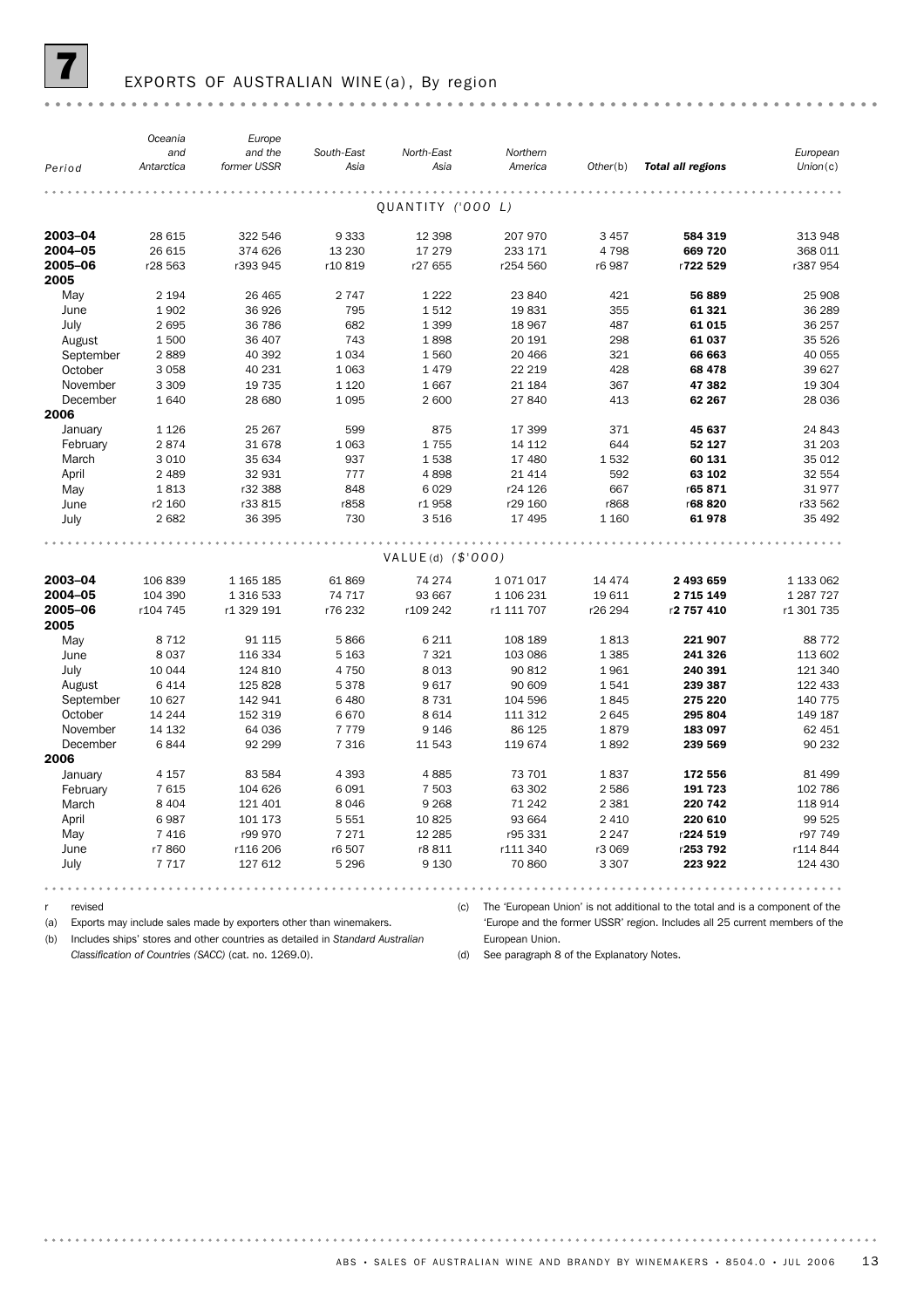|           |         |        |         |          |       |                | Germany, |                |           |                  |
|-----------|---------|--------|---------|----------|-------|----------------|----------|----------------|-----------|------------------|
|           |         |        |         |          |       |                | Federal  |                | Total     |                  |
|           | New     |        |         |          |       |                | Republic | South          | other     | <b>Total All</b> |
| Period    | Zealand | Italy  | France  | Portugal | Spain | Chile          | 0f       | Africa         | countries | Countries        |
|           |         |        |         |          |       |                |          |                |           |                  |
| 2003-04   | 5 6 2 9 | 4672   | 3 0 6 4 | 621      | 564   | 249            | 354      | 132            | 3 4 5 3   | 18737            |
| 2004-05   | 9479    | 4937   | 3 4 9 2 | 418      | 684   | 387            | 448      | 179            | 2 1 1 5   | 22 139           |
| 2005-06   | 13 2 27 | r5 450 | r4 563  | 894      | 796   | 476            | 411      | 299            | 1 0 4 9   | r27 164          |
| 2005      |         |        |         |          |       |                |          |                |           |                  |
| May       | 695     | 255    | 196     | 23       | 100   | 21             | 48       | 44             | 88        | 1 4 6 9          |
| June      | 545     | 257    | 352     | 33       | 11    | 57             | 27       | 7              | 66        | 1 3 5 5          |
| July      | 553     | 491    | 255     | 42       | 24    | 31             | 25       | 8              | 101       | 1531             |
| August    | 1 1 0 4 | 527    | 278     | 76       | 77    | 58             | 29       | 26             | 71        | 2 2 4 5          |
| September | 1419    | 448    | 322     | 26       | 120   | 3              | 50       | $\overline{2}$ | 73        | 2 4 6 3          |
| October   | 1374    | 629    | 427     | 39       | 10    | 137            | 60       |                | 119       | 2 7 9 6          |
| November  | 1951    | 933    | 690     | 71       | 100   | 59             | 39       | 104            | 175       | 4 1 2 1          |
| December  | 1964    | 523    | 489     | 185      | 117   | $\overline{2}$ | 19       | 12             | 74        | 3 3 8 5          |
| 2006      |         |        |         |          |       |                |          |                |           |                  |
| January   | 454     | 289    | 402     | 106      | 36    | 17             | 37       | 9              | 46        | 1 3 9 5          |
| February  | 693     | r333   | 306     | 115      | 114   | 9              | 26       | 47             | 64        | r1 707           |
| March     | 1 2 7 9 | 376    | 411     | 46       | 48    | 46             | 33       | 56             | 72        | 2 3 6 6          |
| April     | 783     | 288    | 213     | 87       | 36    | 22             | 19       | 5              | 82        | 1535             |
| May       | 818     | 276    | 304     | 32       | 74    | 13             | 52       | 9              | 91        | 1 6 6 9          |
| June      | 834     | 336    | r468    | 69       | 39    | 80             | 20       | 22             | 81        | r1949            |
| July      | 1 1 2 1 | 396    | 427     | 34       | 69    | $\overline{2}$ | 42       | 12             | 62        | 2 1 6 4          |

— nil or rounded to zero (including null cells)

(b) For details on the selection of countries see paragraph 7 of the

Explanatory Notes.

r revised

. . . . . . . . .

(a) Imports cleared for home consumption. See paragraph 6 of the Explanatory Notes.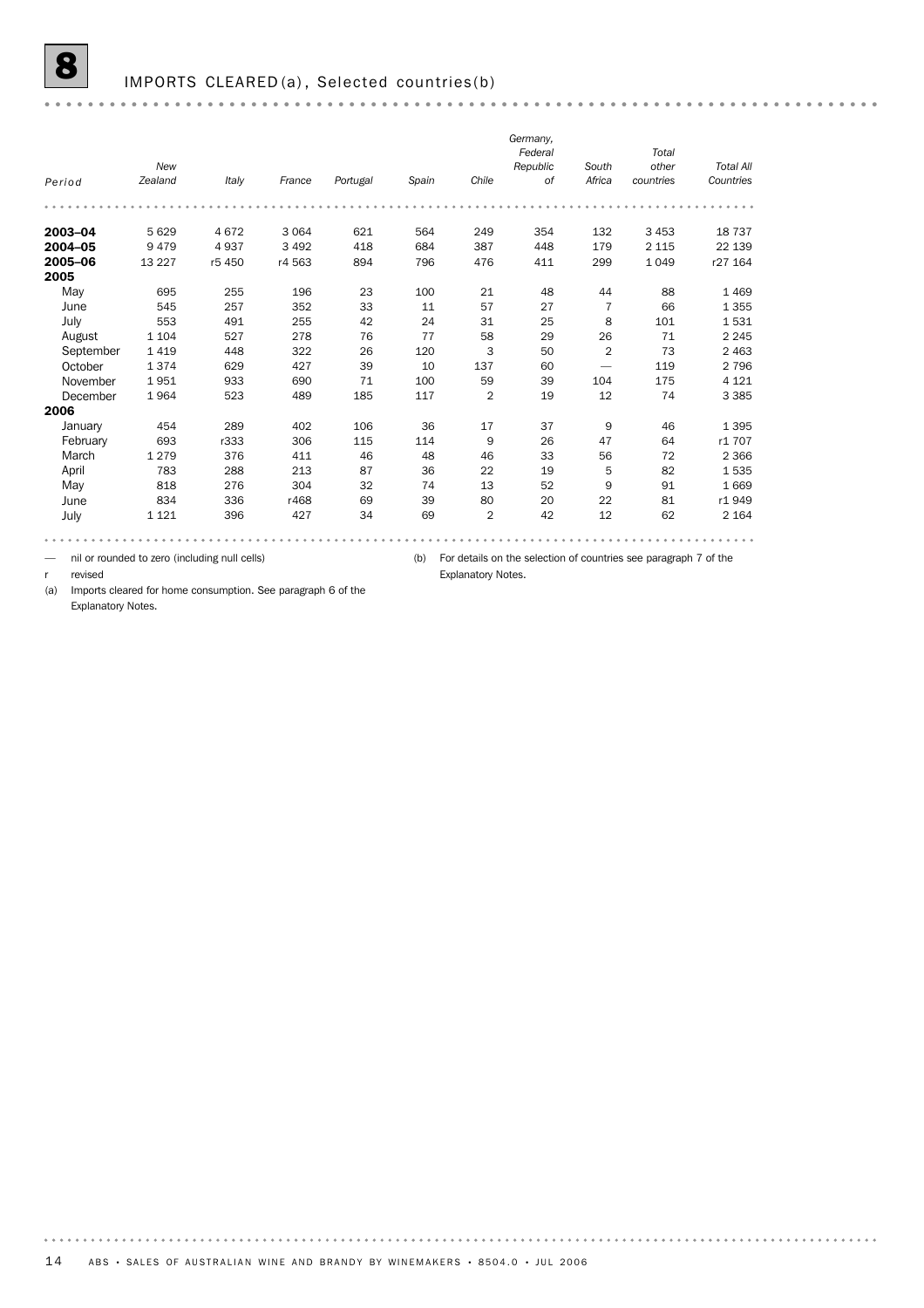|           | WINE TYPE |          |                      |                |           |         |              |
|-----------|-----------|----------|----------------------|----------------|-----------|---------|--------------|
|           |           |          |                      |                |           |         |              |
|           | White     | Red/Rosé | Table                | Fortified      | Sparkling | Other   | <b>Total</b> |
| Period    | table     | table(b) | wine                 | wine           | wine      | wine    | wine         |
|           |           |          |                      |                |           |         |              |
|           |           |          |                      |                |           |         |              |
|           |           |          | QUANTITY ('000 L)    |                |           |         |              |
| 2003-04   | 7 7 0 3   | 4 1 1 4  | 11817                | 734            | 4787      | 1 3 9 9 | 18737        |
| 2004-05   | 10 502    | 4 2 8 0  | 14 782               | 253            | 5 1 8 7   | 1918    | 22 139       |
| 2005-06   | r12 996   | r6 600   | r19596               | 133            | r5924     | 1511    | r27 164      |
| 2005      |           |          |                      |                |           |         |              |
| May       | 727       | 342      | 1 0 6 8              | 19             | 273       | 109     | 1469         |
| June      | 725       | 267      | 991                  | 12             | 234       | 117     | 1 3 5 5      |
| July      | 591       | 355      | 946                  | 16             | 390       | 180     | 1531         |
| August    | 1 0 6 5   | 543      | 1608                 | 9              | 536       | 92      | 2 2 4 5      |
| September | 1436      | 443      | 1878                 | 12             | 510       | 63      | 2463         |
| October   | 1 1 7 7   | 425      | 1602                 | 9              | 988       | 198     | 2796         |
| November  | 1897      | 903      | 2800                 | 16             | 987       | 318     | 4 1 2 1      |
| December  | 1 3 8 2   | 1 1 8 2  | 2 5 6 3              | 19             | 644       | 160     | 3 3 8 5      |
| 2006      |           |          |                      |                |           |         |              |
| January   | 486       | 407      | 893                  | 18             | 322       | 162     | 1395         |
| February  | r808      | r490     | r1 299               | $\overline{2}$ | 325       | 82      | r1707        |
| March     | 1421      | 552      | 1973                 | 21             | 300       | 72      | 2 3 6 6      |
| April     | 860       | 375      | 1 2 3 5              | 5              | 214       | 81      | 1535         |
| May       | 899       | 420      | 1319                 | $\overline{4}$ | 288       | 58      | 1669         |
| June      | 973       | 506      | r1 480               | $\overline{4}$ | r419      | 46      | r1949        |
| July      | 1 1 7 6   | 383      | 1559                 | 11             | 504       | 90      | 2 1 6 4      |
|           |           |          |                      |                |           |         |              |
|           |           |          |                      |                |           |         |              |
|           |           |          | VALUE(c) $($ \$'000) |                |           |         |              |
| 2003-04   | 50 345    | 29 541   | 79886                | 2 0 6 5        | 64 995    | 5 4 5 9 | 152 405      |
| 2004-05   | 78 4 28   | 30 510   | 108 937              | 1728           | 68 063    | 9512    | 188 240      |
| 2005-06   | r105 647  | r39 562  | r145 209             | 1 1 0 7        | r80 716   | 7 1 5 4 | r234 186     |
| 2005      |           |          |                      |                |           |         |              |
| May       | 5 3 4 0   | 2664     | 8 0 0 5              | 123            | 3585      | 476     | 12 189       |
| June      | 5 2 4 0   | 2035     | 7 2 7 5              | 62             | 3965      | 557     | 11859        |
| July      | 4806      | 2930     | 7 7 3 6              | 163            | 5 1 1 8   | 770     | 13787        |
| August    | 8887      | 4 2 7 7  | 13 164               | 43             | 6425      | 426     | 20 059       |
| September | 11 315    | 2877     | 14 191               | 97             | 7 7 6 3   | 289     | 22 341       |
| October   | 8 4 5 1   | 2 7 9 9  | 11 251               | 189            | 10 4 05   | 1078    | 22 923       |
| November  | 14 7 10   | 4 7 7 8  | 19 488               | 97             | 10 466    | 1665    | 31716        |
| December  | 10 625    | 4579     | 15 204               | 148            | 10 255    | 762     | 26 369       |
| 2006      |           |          |                      |                |           |         |              |
| January   | 4 7 0 3   | 2 2 9 2  | 6996                 | 129            | 6 2 3 6   | 729     | 14 089       |
| February  | r7 660    | r2 564   | r10 224              | 21             | 4 3 1 8   | 327     | r14891       |
| March     | 12 208    | 3 1 4 6  | 15 3 54              | 87             | 4553      | 290     | 20 284       |
| April     | 7 1 7 4   | 2804     | 9978                 | 42             | 4 3 4 7   | 345     | 14 711       |
| May       | 7696      | 3 0 0 7  | 10 703               | 56             | 4751      | 277     | 15 788       |
| June      | 7 4 1 2   | 3508     | 10 9 20              | 33             | r6079     | 197     | r17 229      |
| July      | 9930      | 3 3 3 0  | 13 260               | 88             | 4532      | 400     | 18 279       |
| .         |           | .        |                      | .              |           |         |              |

r revised

(a) Imports cleared for home consumption. See paragraph 5 of the Explanatory Notes.

(b) Includes "Other table wine'.

(c) See paragraph 9 of the Explanatory Notes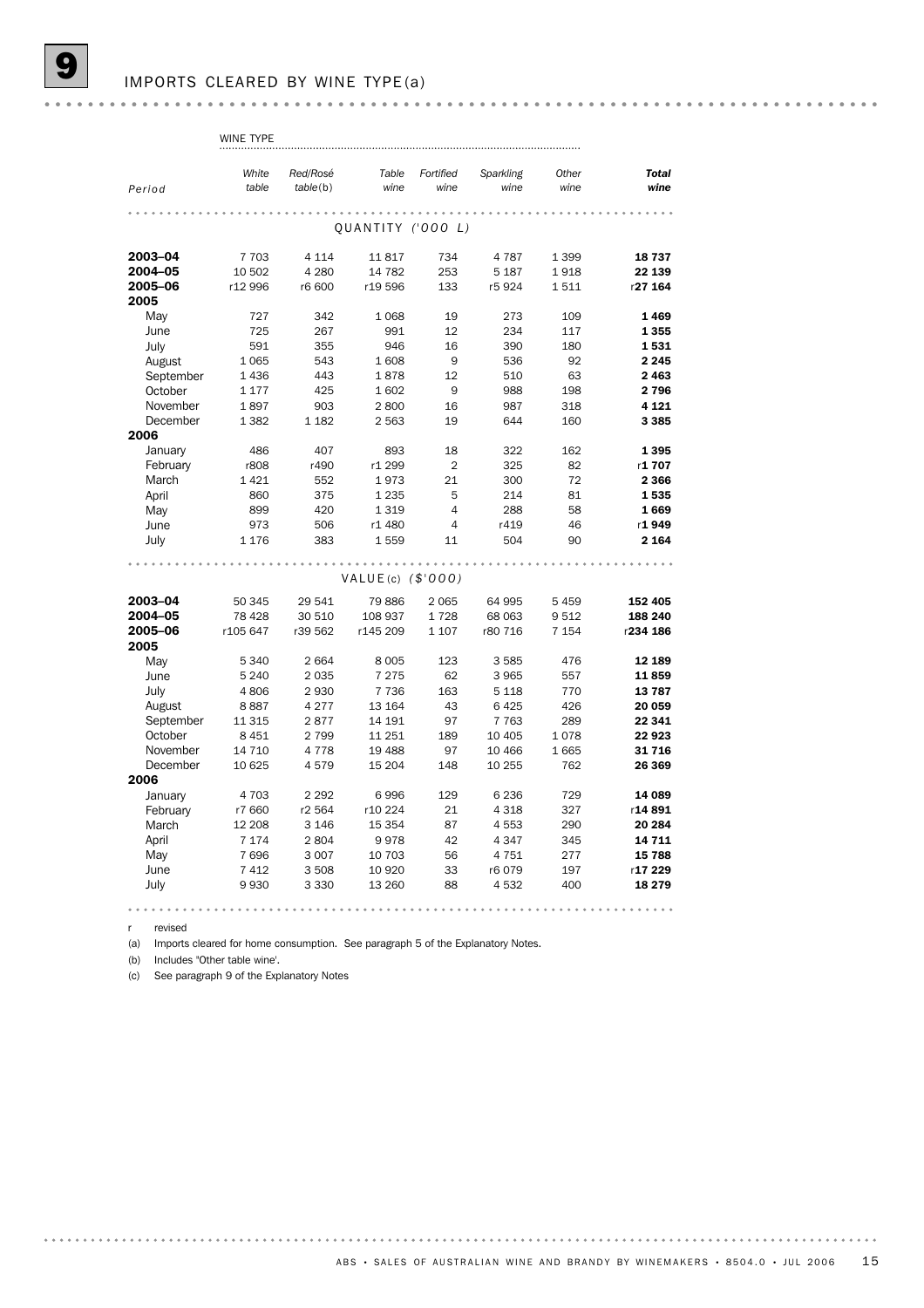## EXPLANATORY NOTES

| <b>INTRODUCTION</b> | 1 The information shown in this publication for the domestic sales of Australian<br>produced wine is obtained directly from winemakers by means of a mail collection. The<br>brandy sales figures shown represent quantities on which excise duty was paid, i.e. the<br>quantity of brandy released for sale. Statistics relating to import clearances and exports<br>are based on information provided to the Australian Customs Service by importers,<br>exporters and their agents.                                                                                                                                                                                                                                                                                                                                                                                                                                                                                                                    |
|---------------------|-----------------------------------------------------------------------------------------------------------------------------------------------------------------------------------------------------------------------------------------------------------------------------------------------------------------------------------------------------------------------------------------------------------------------------------------------------------------------------------------------------------------------------------------------------------------------------------------------------------------------------------------------------------------------------------------------------------------------------------------------------------------------------------------------------------------------------------------------------------------------------------------------------------------------------------------------------------------------------------------------------------|
| SCOPE AND COVERAGE  | The information on domestic sales of Australian produced wine is obtained from<br>2<br>winemaking enterprises with sales of 250,000 litres or more in either of the previous<br>two financial years. These account for approximately 94% of total wine sales. All sales<br>data are collected on an Australia-wide basis only and state figures are therefore not<br>available.                                                                                                                                                                                                                                                                                                                                                                                                                                                                                                                                                                                                                           |
|                     | Tables 1-3 include all sales by winemakers (within the scope of the collection) with<br>3<br>the exception of exports, sales for ships' stores, sales of imported wine and brandy and<br>inter-winery sales, the last exclusion being necessary to avoid duplication in the<br>published figures. From July 1998 the definition for table wine in the glass container<br>categories changed from '1 litre and under' to 'less than 2 litres'. This series has been<br>retained as the contribution of the over 1 litre but under 2 litres containers (such as table<br>wine in magnum sized bottles) is believed to have been less than 1%. There is an<br>expectation this contribution will increase in the future. This has a consequential effect<br>for the 'other containers' category which includes glass containers 2 litres and over from<br>July 1998 (prior to this it was glass over 1 litre). This series will also be retained.                                                            |
|                     | 4 From July 2000, the category 'Flavoured wine' has been changed to 'Other wine<br>products'. This change reflects the inclusion of de-alcoholised, low and reduced alcohol<br>wines in the category. These wine types were previously included in 'Table wine'. While<br>it is expected that the effect on the 'Table wine' series resulting from this change will be<br>insignificant, care should be taken in comparing 'Flavoured wine' with 'Other wine<br>products'.                                                                                                                                                                                                                                                                                                                                                                                                                                                                                                                                |
| IMPORTS AND EXPORTS | Figures relating to international trade in wine and brandy are presented in tables 4–9<br>5<br>to provide a basis for assessing the overall wine market. ABS procedures are designed to<br>ensure that sufficient editing is undertaken to guarantee the quality and integrity of trade<br>statistics to at least the six-digit Harmonized Commodity Description and Coding System<br>(HS) level. After the release of monthly trade statistics, the ABS may receive a number of<br>client requests to investigate cases of possible misreporting. Most relate to potential<br>errors at the more detailed levels of the commodity classification. Client requests for data<br>investigations of this type will be undertaken free of charge if data at the six-digit level of<br>the HS are affected. Otherwise investigations will only be considered if the value of the<br>aggregate data queried exceeds \$250,000 in each month queried, and the cost of the<br>investigation is met by the client. |
|                     | 6 Imports cleared for home consumption (including re-imports, that is, goods<br>originating in Australia that have been exported but then returned to source) comprise<br>those goods entered for home consumption, together with goods cleared from Customs<br>warehouses. Exports of Australian produce are defined as exports of goods, materials or<br>articles which have been produced, manufactured or partly manufactured in Australia.<br>Due to a change in the Customs Tariff codes implemented in July 1999 and July 2000, the<br>wine type categories are not necessarily comparable with earlier data.                                                                                                                                                                                                                                                                                                                                                                                      |
|                     | 7 In order to retain stability in the time-series of data, the selection of countries for<br>which exports and imports data has been presented has been based upon the level of<br>annual imports or exports from the previous financial year.                                                                                                                                                                                                                                                                                                                                                                                                                                                                                                                                                                                                                                                                                                                                                            |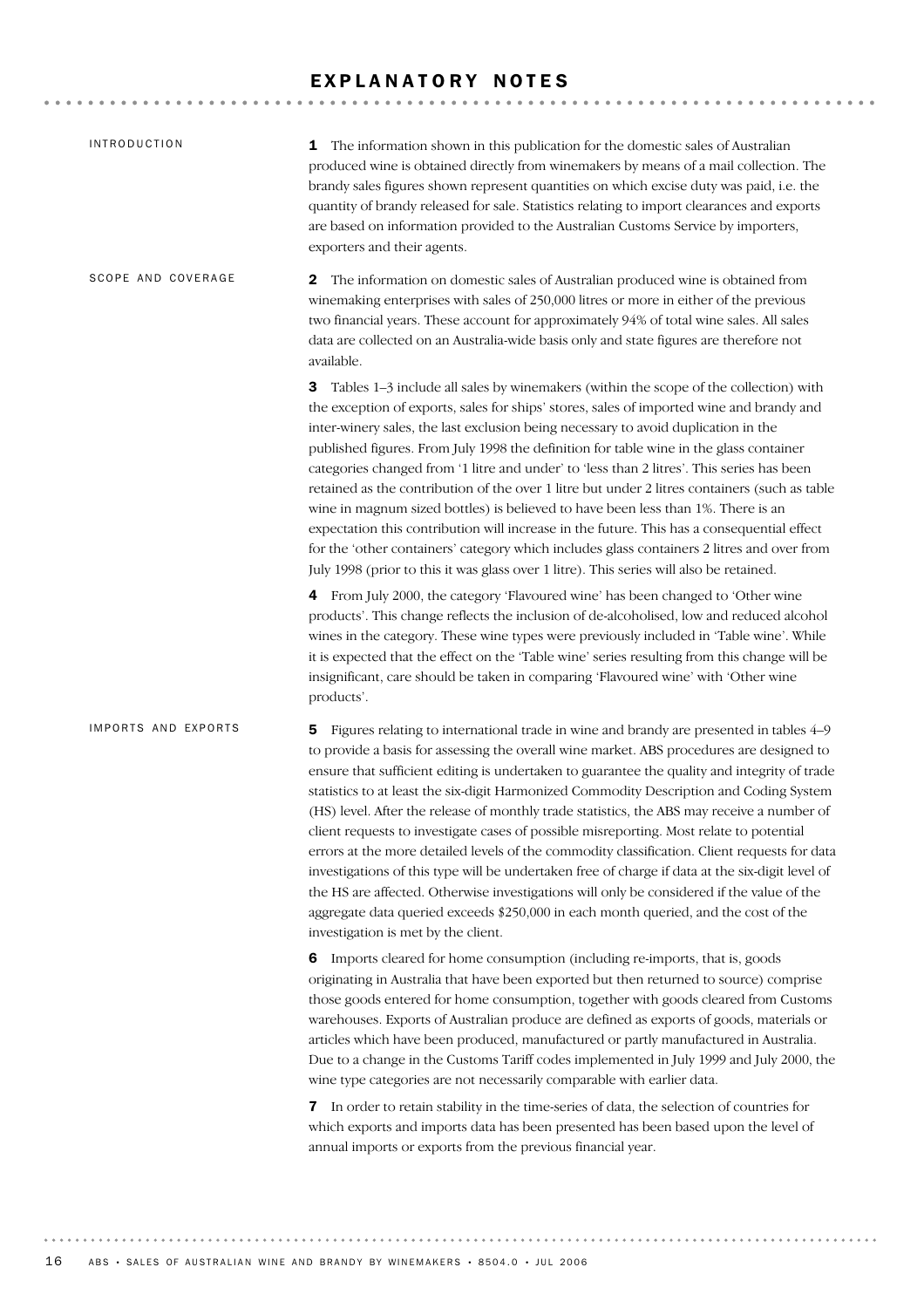# E X P L A N A T O R Y N O T E S *continued*

| IMPORTS AND EXPORTS<br>continued                  | The value of exports is the free on board (f.o.b.) transactions value of the goods<br>8<br>expressed in Australian dollars. The ABS converts foreign currency f.o.b. values to<br>Australian dollars using the exchange rate prevailing on the date of departure shown on<br>the export manifest.                                                                                                                                                                                                                                                                    |
|---------------------------------------------------|----------------------------------------------------------------------------------------------------------------------------------------------------------------------------------------------------------------------------------------------------------------------------------------------------------------------------------------------------------------------------------------------------------------------------------------------------------------------------------------------------------------------------------------------------------------------|
|                                                   | The value of imports is the Australian customs value. Goods are valued at the point<br>9<br>of containerisation (in most cases) or the port of shipment, or at the customs frontier of<br>the exporting country, whichever comes first.                                                                                                                                                                                                                                                                                                                              |
|                                                   | 10 For details of currency conversion procedures for wine export values, please refer<br>to 2.34 and 2.35 of International Merchandise Trade, Australia; Concepts, Sources and<br>Methods, 2001 (cat. no. 5489.0). Goods invoiced in one of six major foreign currencies<br>are converted to Australian dollars by the Australian Bureau of Statistics. Sales in other<br>foreign currencies are converted by the exporter to Australian dollars.                                                                                                                    |
| SEASONALLY ADJUSTED AND<br><b>TREND ESTIMATES</b> | <b>11</b> Seasonal adjustment is a means of removing the estimated effects of normal<br>seasonal variation from the series so that the effects of other influences can be more<br>clearly recognised. Seasonal adjustment does not remove from the series the effect of<br>irregular influences (e.g. abnormal weather and industrial disputes).                                                                                                                                                                                                                     |
|                                                   | <b>12</b> The seasonally adjusted estimates in this publication have been produced using a<br>concurrent methodology whereby the seasonal factors are revised each month to take<br>into account the seasonality exhibited by the latest observation. A more detailed review<br>is conducted annually.                                                                                                                                                                                                                                                               |
|                                                   | 13 The overall degree of revision to the seasonally adjusted estimates is expected to be<br>less on average than would be the case with annual reanalysis only. However, the nature<br>of the seasonal adjustment process is such that the magnitude of some revisions<br>resulting from each adjustment may be quite significant, especially towards the end of<br>the series. For this reason additional care should be exercised when interpreting<br>movements in seasonally adjusted data for recent months.                                                    |
|                                                   | 14 The smoothing of seasonally adjusted series to create trend estimates is a means of<br>reducing the impact of the irregular component of the series. The trend estimates of<br>wine sales have been derived by applying a 13-term Henderson weighted moving average<br>to the seasonally adjusted series.                                                                                                                                                                                                                                                         |
|                                                   | 15 For further information, see Information Paper: A Guide to Interpreting Time<br>Series — Monitoring Trends (cat. no. 1349.0) or contact the Director, Time Series<br>Analysis on Canberra (02) 6252 5132.                                                                                                                                                                                                                                                                                                                                                         |
| ACKNOWLEDGMENT                                    | <b>16</b> ABS publications draw extensively on information provided freely by individuals,<br>businesses, governments and other organisations. Their continued cooperation is very<br>much appreciated: without it, the wide range of statistics published by the ABS would<br>not be available. Information received by the ABS is treated in strict confidence as<br>required by the Census and Statistics Act 1905.                                                                                                                                               |
| RELATED PUBLICATIONS                              | 17 Another ABS publication which may be of interest is the Australian Wine and<br>Grape Industry (cat. no. 1329.0). This is a statistical compendium of Australia's wine and<br>grape industries containing information on: area of vines and production of grapes by<br>region; wine production and grapes crushed by region; structure of the wine<br>manufacturing industries; stocks of wine held by winemakers at 30 June; domestic wine<br>sales; exports and imports of wine; price indexes of grapes and wine; consumption of<br>wine and world comparisons. |
|                                                   | 18 Current publications and other products by the ABS are listed in the Catalogue of<br>Publications and Products (cat. no. 1101.0). The Catalogue is available from any ABS<br>office or the ABS web site <http: www.abs.gov.au="">. The ABS also issues a daily Release<br/>Advice on the web site which details products to be released in the week ahead.</http:>                                                                                                                                                                                                |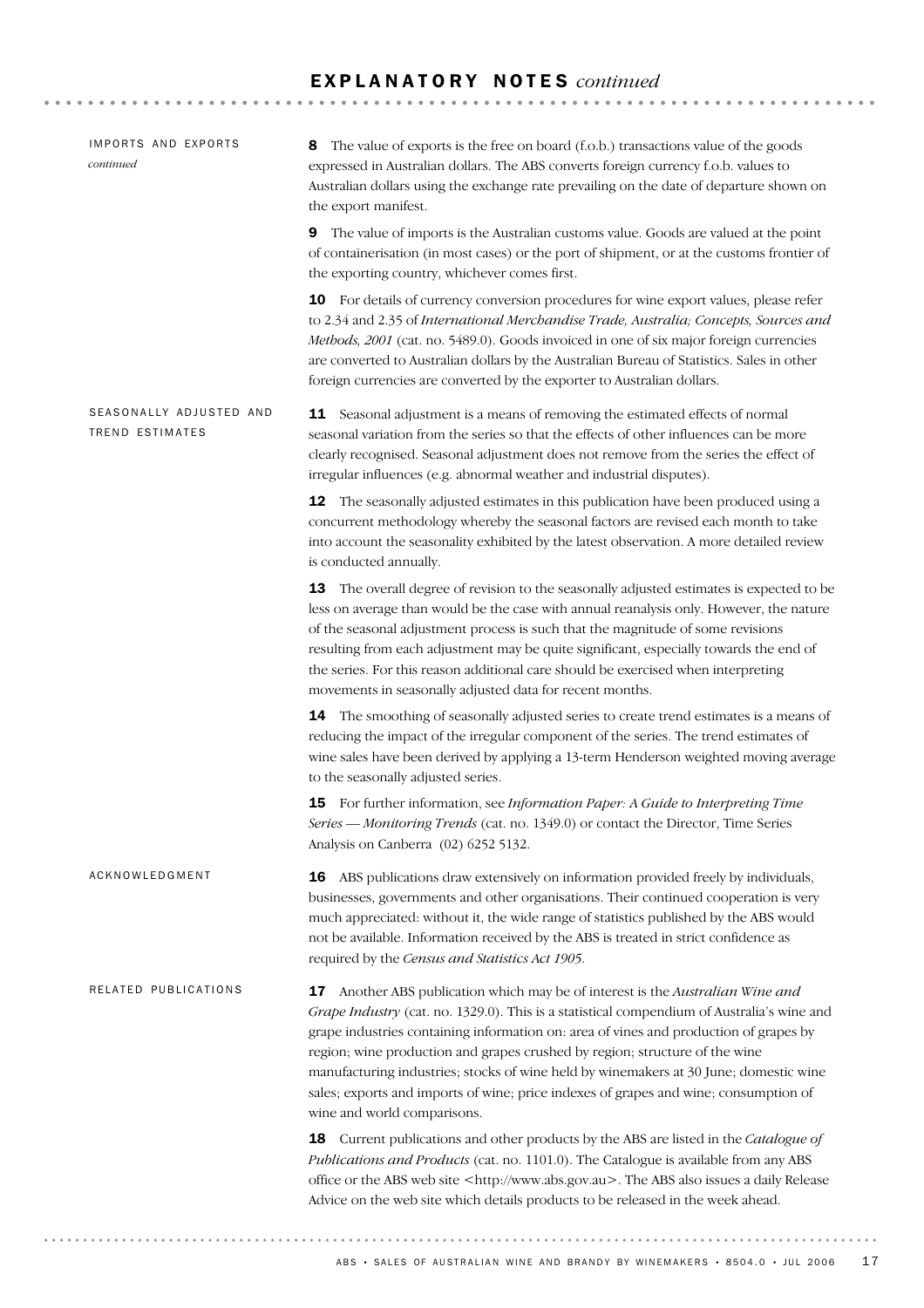# GLOSSARY

| Carbonated wine                         | Wine which has dissolved carbon dioxide and the carbon dioxide is added artificially to<br>the wine.                                                                                                                                                                                                                                                   |
|-----------------------------------------|--------------------------------------------------------------------------------------------------------------------------------------------------------------------------------------------------------------------------------------------------------------------------------------------------------------------------------------------------------|
| Domestic sales                          | All sales of Australian produced wine by winemakers within the scope of the survey<br>whether they be wholesale or retail sales, or bulk sales to other wineries outside of the<br>scope of the survey. Excluded are inter-winery sales, sales to ships' stores and the<br>volume of imported wine blended with Australian wine and sold domestically. |
| <b>Exports</b>                          | Exports of wine to overseas ports including sales made by exporters and wine producers.                                                                                                                                                                                                                                                                |
| Fortified wine                          | Wine to which grape spirit, brandy or both has been added, thereby adding alcoholic<br>strength and precluding further fermentation. Fortified wine must contain at least<br>150 millilitres/litre and not more than 200 millilitres/litre of ethanol at 20° Centigrade.                                                                               |
| Grape spirit                            | Spirit obtained from the distillation of wine or by-products of winemaking or the<br>fermented liquor of a mash of dried grapes and contains methanol in a proportion not<br>exceeding 3 grams per litre at 20° Centigrade of the ethanol content.                                                                                                     |
| Imports cleared for home<br>consumption | Imported goods brought into the country for consumption or further processing, but<br>excluding goods imported with the reasonable expectation of re-export within a limited<br>time.                                                                                                                                                                  |
| Other containers                        | All other wine packaging except glass bottles containing less than 2 litres and soft packs.<br>Included in this category are glass containers greater than 2 litres, cans and bulk wine in<br>tankers or other such containers.                                                                                                                        |
| Other wine products                     | Products such as flavoured wine, cocktails, marsala, aperitif and tonic wines.<br>De-alcoholised, low and reduced alcohol wines are also included.                                                                                                                                                                                                     |
| Soft packs                              | A container type including all collapsible packs whether plastic or of other material.                                                                                                                                                                                                                                                                 |
| Sparkling                               | A product consisting of wine that by complete or partial fermentation of contained<br>sugars has become surcharged with carbon dioxide.                                                                                                                                                                                                                |
| Table wine                              | A product of the complete or partial fermentation of fresh grapes or products derived<br>solely from fresh grapes.                                                                                                                                                                                                                                     |
| Total other wine                        | Includes fortified wines such as sherry, port, muscat, madiera, tokay and white port etc.,<br>sparkling wines both bottle and bulk fermentated, carbonated wine, vermouth and other<br>wine products such as flavoured wine, cocktails, marsala, aperitif and tonic wines,<br>de-alcoholised and low or reduced alcohol wines.                         |